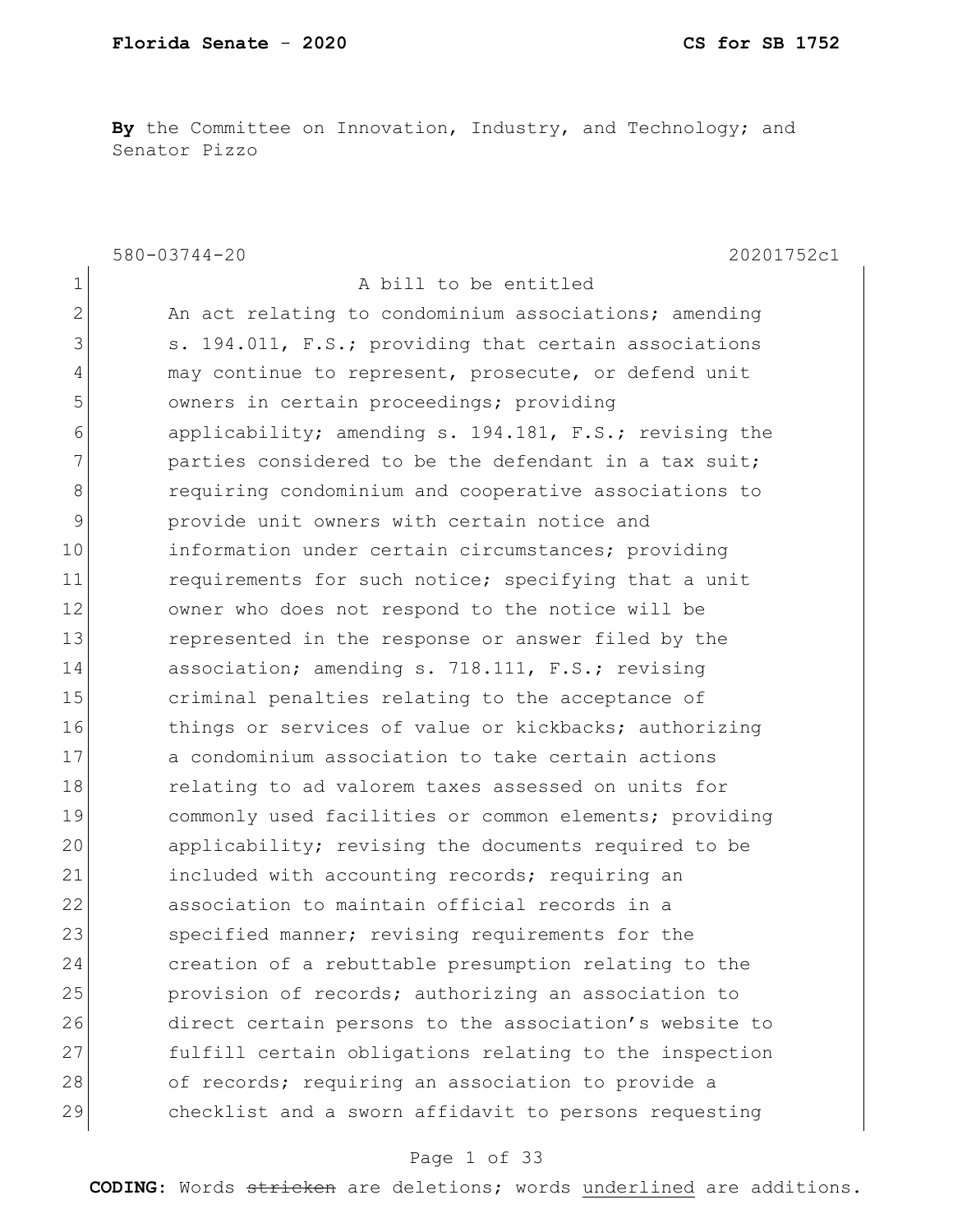|    | $580 - 03744 - 20$<br>20201752c1                                 |
|----|------------------------------------------------------------------|
| 30 | to inspect records; requiring the association to                 |
| 31 | maintain the checklist for a specified period of time;           |
| 32 | creating a rebuttable presumption for an association             |
| 33 | that provides such checklist and sworn affidavit;                |
| 34 | providing criminal penalties for certain violations              |
| 35 | relating to official association records; defining the           |
| 36 | term "repeatedly"; requiring certain associations to             |
| 37 | post copies of certain documents on their websites by            |
| 38 | a specified date; revising criminal penalties relating           |
| 39 | to the use of association debit cards; defining the              |
| 40 | term "lawful obligation of the association"; creating            |
| 41 | s. 718.129, F.S.; providing criminal penalties for               |
| 42 | fraudulent voting activities related to association              |
| 43 | elections; amending s. 718.501, F.S.; revising the               |
| 44 | jurisdiction of the Division of Florida Condominiums,            |
| 45 | Timeshares, and Mobile Homes of the Department of                |
| 46 | Business and Professional Regulation with regard to              |
| 47 | investigating complaints; defining the term "financial           |
| 48 | issues"; providing an effective date.                            |
| 49 |                                                                  |
| 50 | Be It Enacted by the Legislature of the State of Florida:        |
| 51 |                                                                  |
| 52 | Section 1. Paragraph (e) of subsection (3) of section            |
| 53 | 194.011, Florida Statutes, is amended to read:                   |
| 54 | 194.011 Assessment notice; objections to assessments.-           |
| 55 | (3) A petition to the value adjustment board must be in          |
| 56 | substantially the form prescribed by the department.             |
| 57 | Notwithstanding s. 195.022, a county officer may not refuse to   |
| 58 | accept a form provided by the department for this purpose if the |
|    |                                                                  |

## Page 2 of 33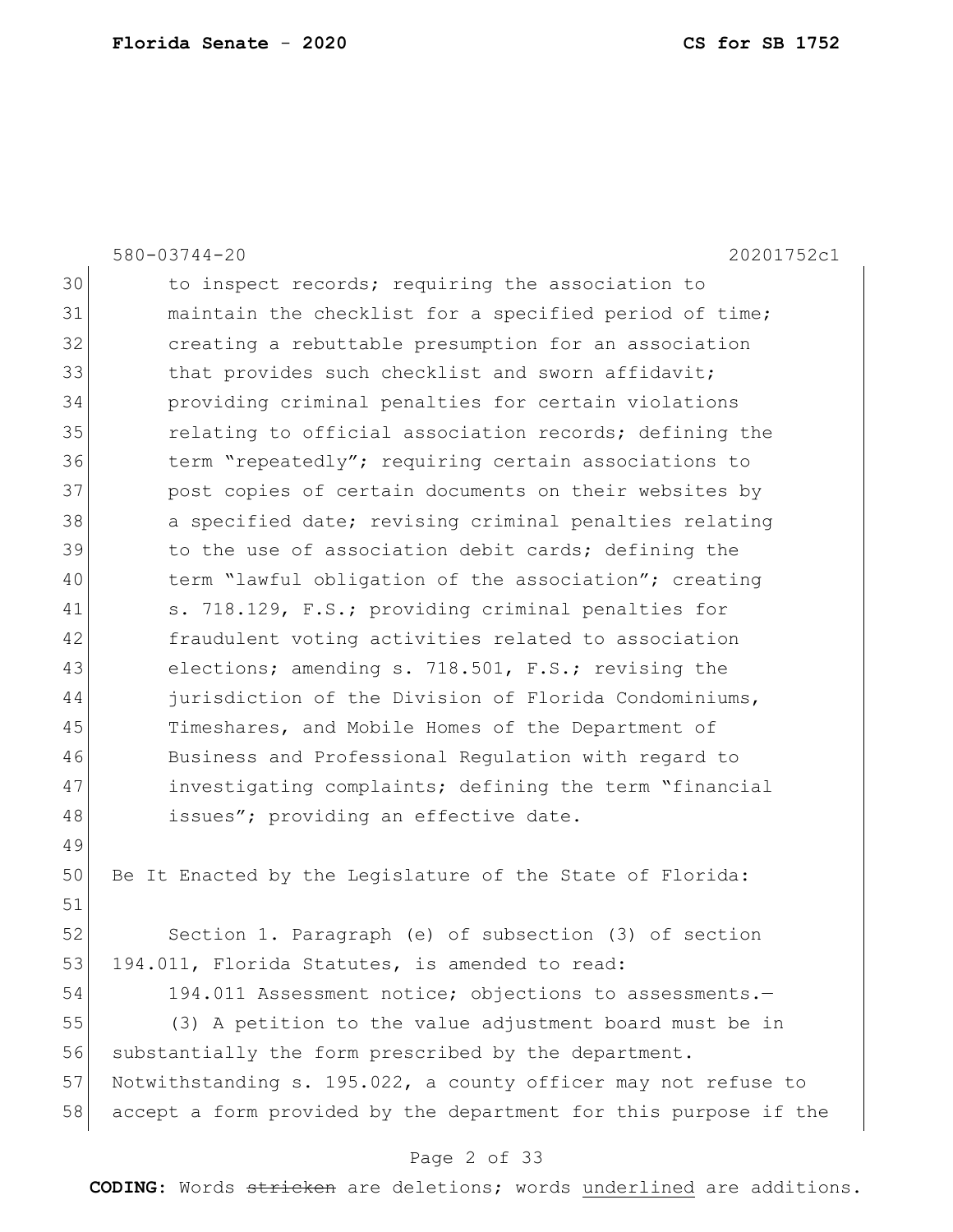# 59 taxpayer chooses to use it. A petition to the value adjustment 60 board must be signed by the taxpayer or be accompanied at the 61 time of filing by the taxpayer's written authorization or power 62 of attorney, unless the person filing the petition is listed in 63 s. 194.034(1)(a). A person listed in s. 194.034(1)(a) may file a 64 petition with a value adjustment board without the taxpayer's 65 signature or written authorization by certifying under penalty 66 of perjury that he or she has authorization to file the petition 67 on behalf of the taxpayer. If a taxpayer notifies the value 68 adjustment board that a petition has been filed for the 69 taxpayer's property without his or her consent, the value 70 adjustment board may require the person filing the petition to 71 provide written authorization from the taxpayer authorizing the 72 person to proceed with the appeal before a hearing is held. If 73 the value adjustment board finds that a person listed in s. 74 194.034(1)(a) willfully and knowingly filed a petition that was 75 not authorized by the taxpayer, the value adjustment board shall 76 require such person to provide the taxpayer's written 77 authorization for representation to the value adjustment board 78 clerk before any petition filed by that person is heard, for 1 79 year after imposition of such requirement by the value 80 adjustment board. A power of attorney or written authorization 81 is valid for 1 assessment year, and a new power of attorney or 82 written authorization by the taxpayer is required for each 83 subsequent assessment year. A petition shall also describe the 84 property by parcel number and shall be filed as follows: 85 (e)1. A condominium association as described in chapter 86 718, a cooperative association as described in chapter 719, or a 87 any homeowners' association as defined in s. 723.075, with

580-03744-20 20201752c1

#### Page 3 of 33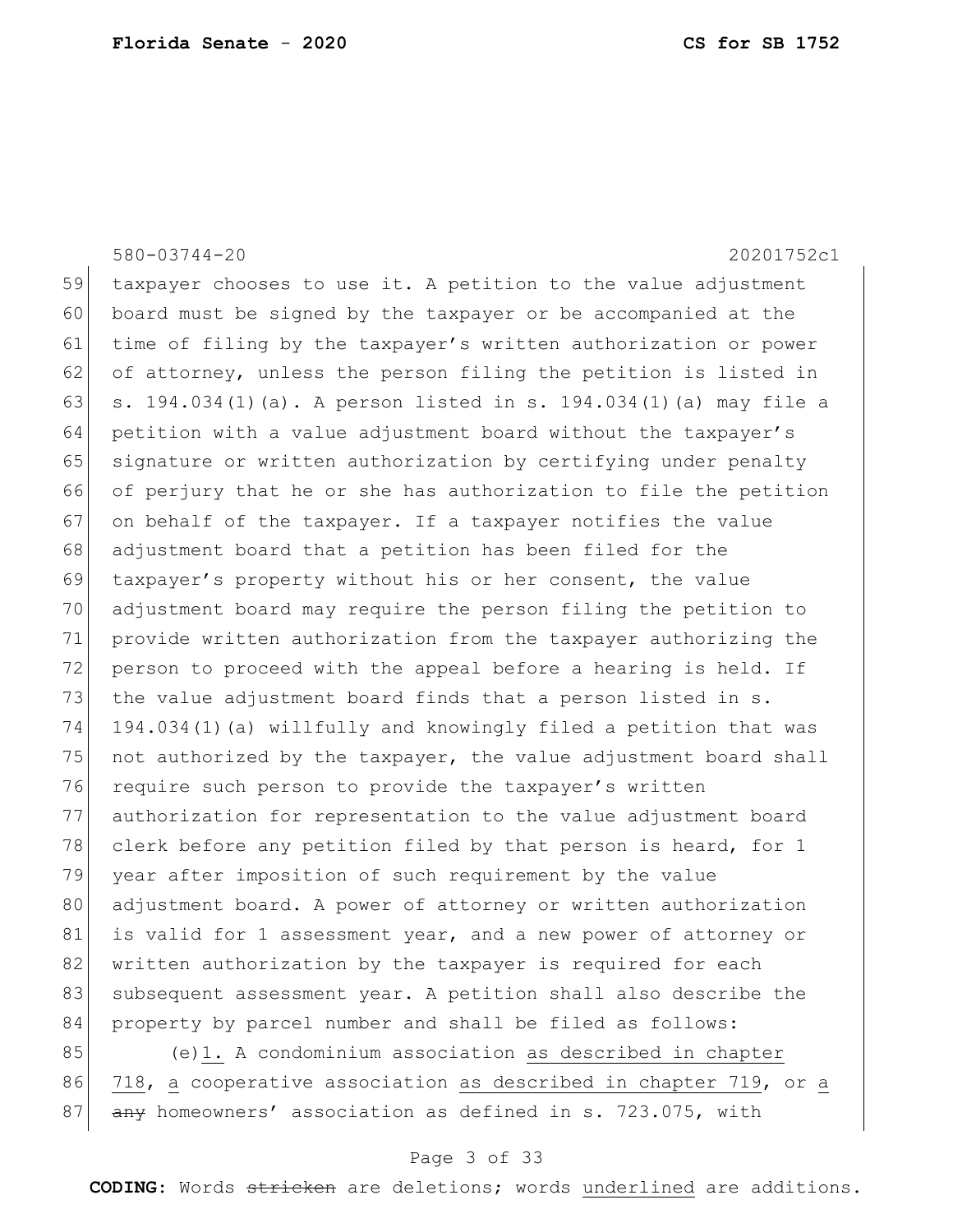|     | $580 - 03744 - 20$<br>20201752c1                                 |
|-----|------------------------------------------------------------------|
| 88  | approval of its board of administration or directors, may file   |
| 89  | with the value adjustment board a single joint petition on       |
| 90  | behalf of any association members who own units or parcels of    |
| 91  | property which the property appraiser determines are             |
| 92  | substantially similar with respect to location, proximity to     |
| 93  | amenities, number of rooms, living area, and condition. The      |
| 94  | condominium association, cooperative association, or homeowners' |
| 95  | association as defined in s. 723.075 shall provide the unit or   |
| 96  | parcel owners with notice of its intent to petition the value    |
| 97  | adjustment board and shall provide at least 20 days for a unit   |
| 98  | or parcel owner to elect, in writing, that his or her unit or    |
| 99  | parcel not be included in the petition.                          |
| 100 | 2. A condominium association as described in chapter 718,        |
| 101 | or a cooperative association as described in chapter 719, which  |
| 102 | has filed a single joint petition under this subsection may      |
| 103 | continue to represent, prosecute, or defend the unit owners      |
| 104 | through any related subsequent proceeding in any tribunal,       |
| 105 | including judicial review under part II of this chapter and any  |
| 106 | appeals. This subparagraph is intended to clarify existing law   |
| 107 | and applies to cases pending on July 1, 2020.                    |
| 108 | Section 2. Subsection (2) of section 194.181, Florida            |
| 109 | Statutes, is amended to read:                                    |
| 110 | 194.181 Parties to a tax suit.-                                  |
| 111 | $(2)$ (a) In any case brought by a the taxpayer or a             |
| 112 | condominium or cooperative association, as described in chapters |
| 113 | 718 and 719, respectively, on behalf of some or all unit owners  |
| 114 | to contest contesting the assessment of any property, the county |
| 115 | property appraiser is the shall be party defendant.              |
| 116 | (b) Except as provided in paragraph (c), in any case             |
|     |                                                                  |

## Page 4 of 33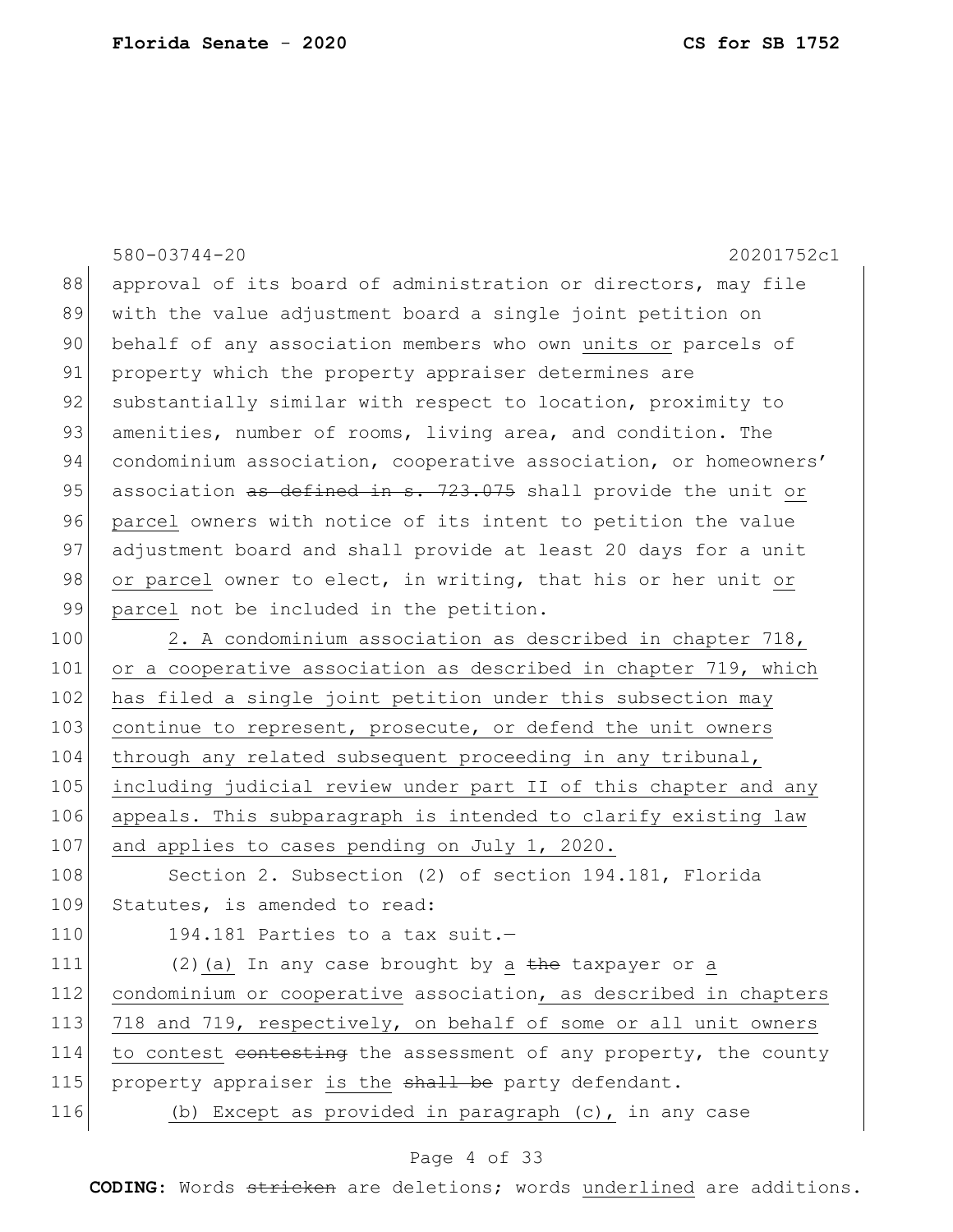|     | $580 - 03744 - 20$<br>20201752c1                                              |
|-----|-------------------------------------------------------------------------------|
| 117 | brought by the property appraiser under pursuant to s.                        |
| 118 | 194.036(1)(a) or (b), the taxpayer is the shall be party                      |
| 119 | defendant.                                                                    |
| 120 | (c) In any case brought by the property appraiser under s.                    |
| 121 | 194.036(1)(a) or (b) concerning a value adjustment board                      |
| 122 | decision on a single joint petition filed by a condominium or                 |
| 123 | cooperative association under s. 194.011(3), the association and              |
| 124 | all unit owners included in the single joint petition are the                 |
| 125 | party defendants.                                                             |
| 126 | 1. The condominium or cooperative association must provide                    |
| 127 | unit owners with notice of its intent to respond to or answer                 |
| 128 | the property appraiser's complaint and advise the unit owners                 |
| 129 | that they may elect to:                                                       |
| 130 | a. Retain their own counsel to defend the appeal;                             |
| 131 | b. Choose not to defend the appeal; or                                        |
| 132 | c. Be represented together with other unit owners in the                      |
| 133 | response or answer filed by the association.                                  |
| 134 | 2. The notice required in subparagraph 1. must be mailed,                     |
| 135 | delivered, or electronically transmitted to unit owners and                   |
| 136 | posted conspicuously on the condominium or cooperative property               |
| 137 | in the same manner as is required for notice of board meetings                |
| 138 | under s. $718.112(2)$ or s. $719.106(1)$ , as applicable. Any unit            |
| 139 | owner who does not respond to the association's notice will be                |
| 140 | represented in the response or answer filed by the association.               |
| 141 | (d) In any case brought by the property appraiser under                       |
| 142 | pursuant to s. $194.036(1)(c)$ , the value adjustment board is the            |
| 143 | shall be party defendant.                                                     |
| 144 | Section 3. Paragraphs (a) and (d) of subsection $(1)$ ,                       |
| 145 | subsection $(3)$ , paragraphs $(a)$ , $(b)$ , $(c)$ , and $(g)$ of subsection |

## Page 5 of 33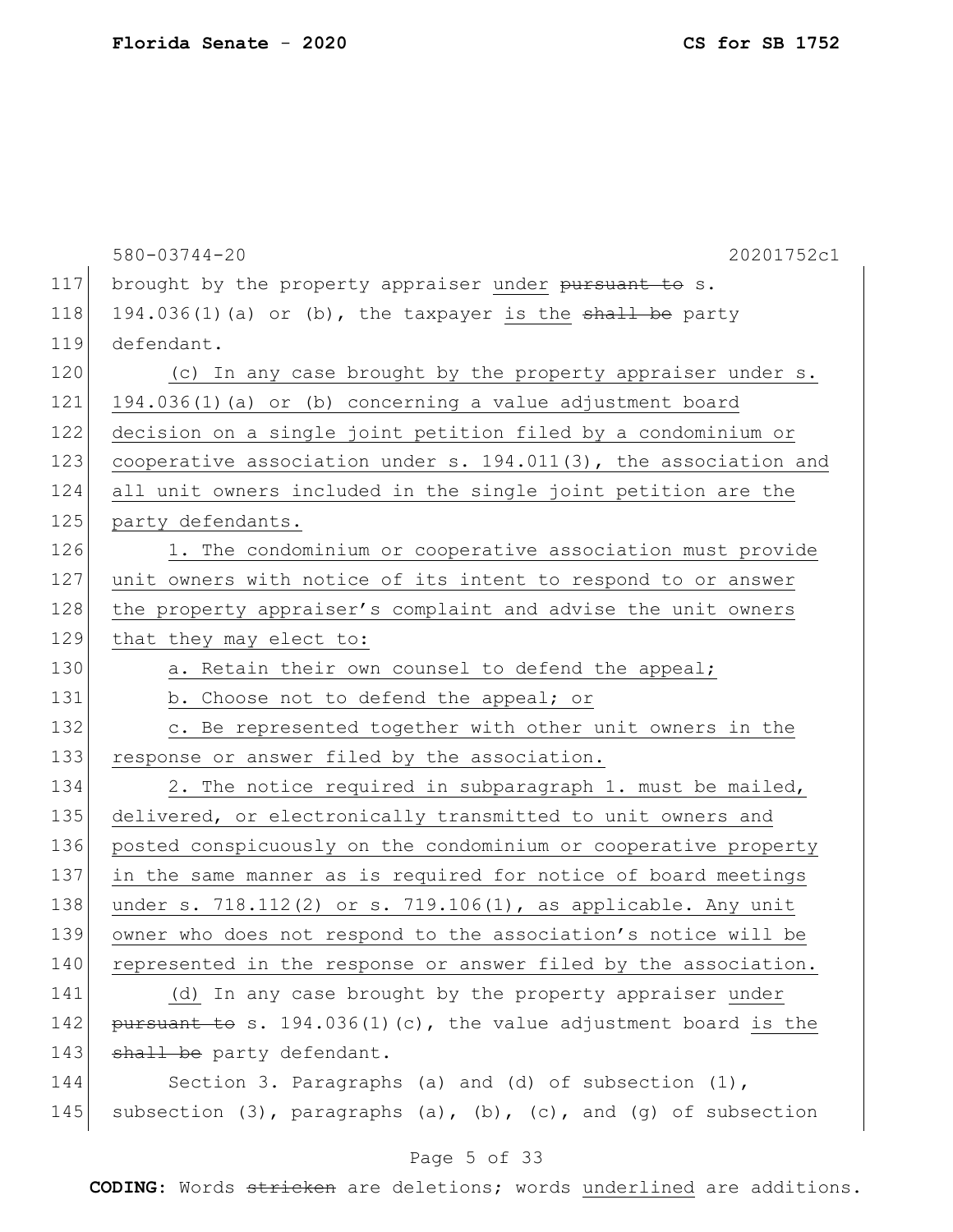580-03744-20 20201752c1 146 (12), and paragraph (b) of subsection (15) of section 718.111, 147 Florida Statutes, are amended to read: 148 718.111 The association.-149 (1) CORPORATE ENTITY. 150 (a) The operation of the condominium shall be by the 151 association, which must be a Florida corporation for profit or a 152 Florida corporation not for profit. However, any association 153 which was in existence on January 1, 1977, need not be 154 incorporated. The owners of units shall be shareholders or 155 members of the association. The officers and directors of the 156 association have a fiduciary relationship to the unit owners. It 157 is the intent of the Legislature that nothing in this paragraph 158 shall be construed as providing for or removing a requirement of 159 a fiduciary relationship between any manager employed by the 160 association and the unit owners. An officer, director, or 161 manager may not solicit, offer to accept, or accept any thing or 162 service of value or kickback for which consideration has not 163 been provided for his or her own benefit or that of his or her 164 immediate family, from any person providing or proposing to 165 provide goods or services to the association. Any such officer, 166 director, or manager who knowingly so solicits, offers to 167 accept, or accepts any thing or service of value or kickback 168 commits a felony of the third degree, punishable as provided in 169 s. 775.082, s. 775.083, or s. 775.084, and is subject to a civil 170 penalty pursuant to s. 718.501(1)(d)  $\frac{170}{15}$  applicable, a 171 criminal penalty as provided in paragraph (d). However, this 172 paragraph does not prohibit an officer, director, or manager 173 from accepting services or items received in connection with 174 trade fairs or education programs. An association may operate

#### Page 6 of 33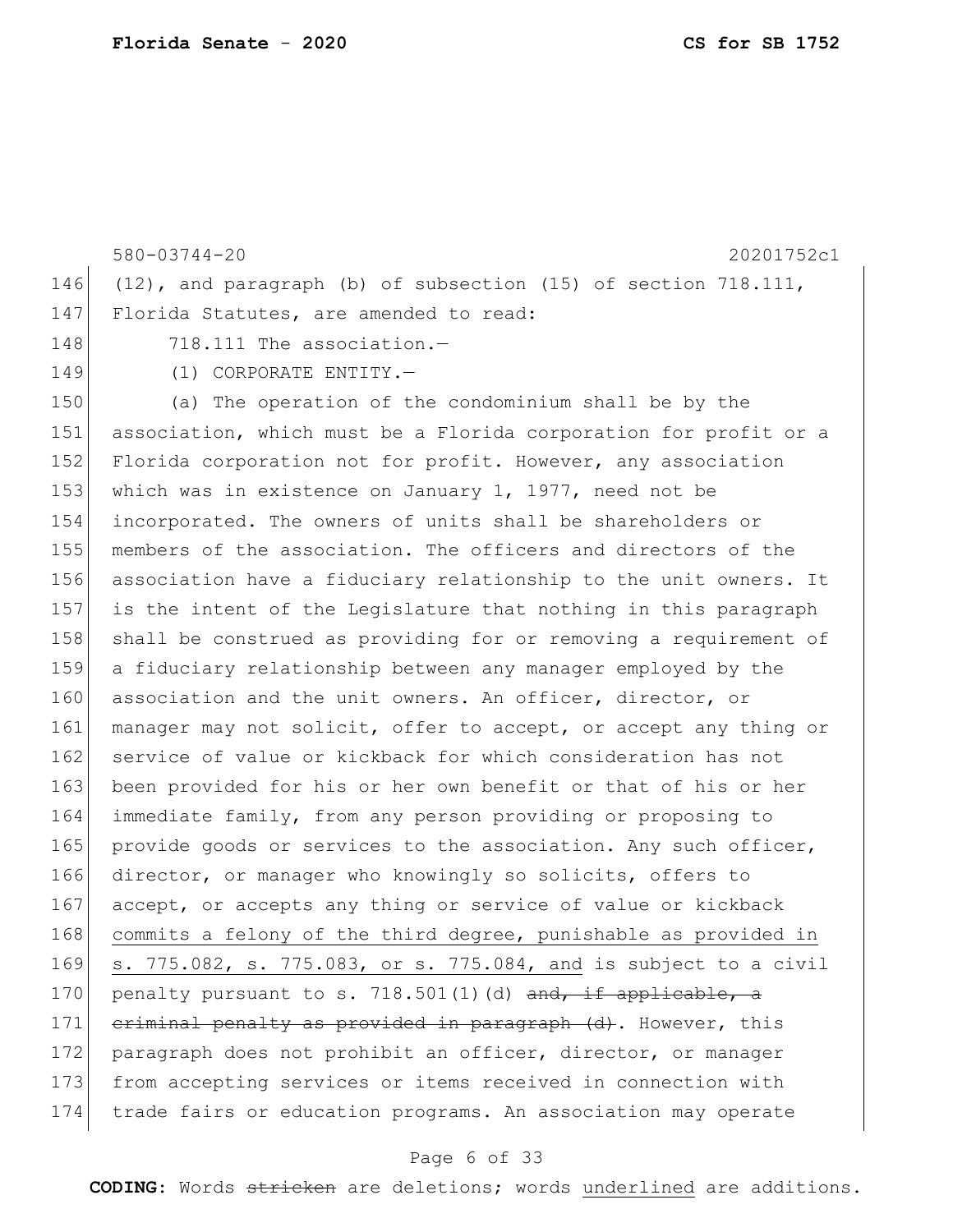580-03744-20 20201752c1

175 more than one condominium.

176 (d) As required by s. 617.0830, an officer, director, or 177 agent shall discharge his or her duties in good faith, with the 178 care an ordinarily prudent person in a like position would 179 exercise under similar circumstances, and in a manner he or she 180 reasonably believes to be in the interests of the association. 181 An officer, director, or agent shall be liable for monetary 182 damages as provided in s. 617.0834 if such officer, director, or 183 agent breached or failed to perform his or her duties and the 184 breach of, or failure to perform, his or her duties constitutes 185 a violation of criminal law as provided in s. 617.0834; 186 constitutes a transaction from which the officer or director 187 derived an improper personal benefit, either directly or 188 indirectly; or constitutes recklessness or an act or omission 189 that was in bad faith, with malicious purpose, or in a manner 190 exhibiting wanton and willful disregard of human rights, safety, 191 or property. Forgery of a ballot envelope or voting certificate 192 used in a condominium association election is punishable as 193 provided in s. 831.01, the theft or embezzlement of funds of a 194 condominium association is punishable as provided in s. 812.014, 195 and the destruction of or the refusal to allow inspection or 196 copying of an official record of a condominium association that 197 is accessible to unit owners within the time periods required by 198 general law in furtherance of any crime is punishable as 199 tampering with physical evidence as provided in s. 918.13 or as 200 obstruction of justice as provided in chapter 843. An officer or 201 director charged by information or indictment with a crime 202 referenced in this paragraph must be removed from office, and 203 the vacancy shall be filled as provided in s.  $718.112(2)(d)2$ .

#### Page 7 of 33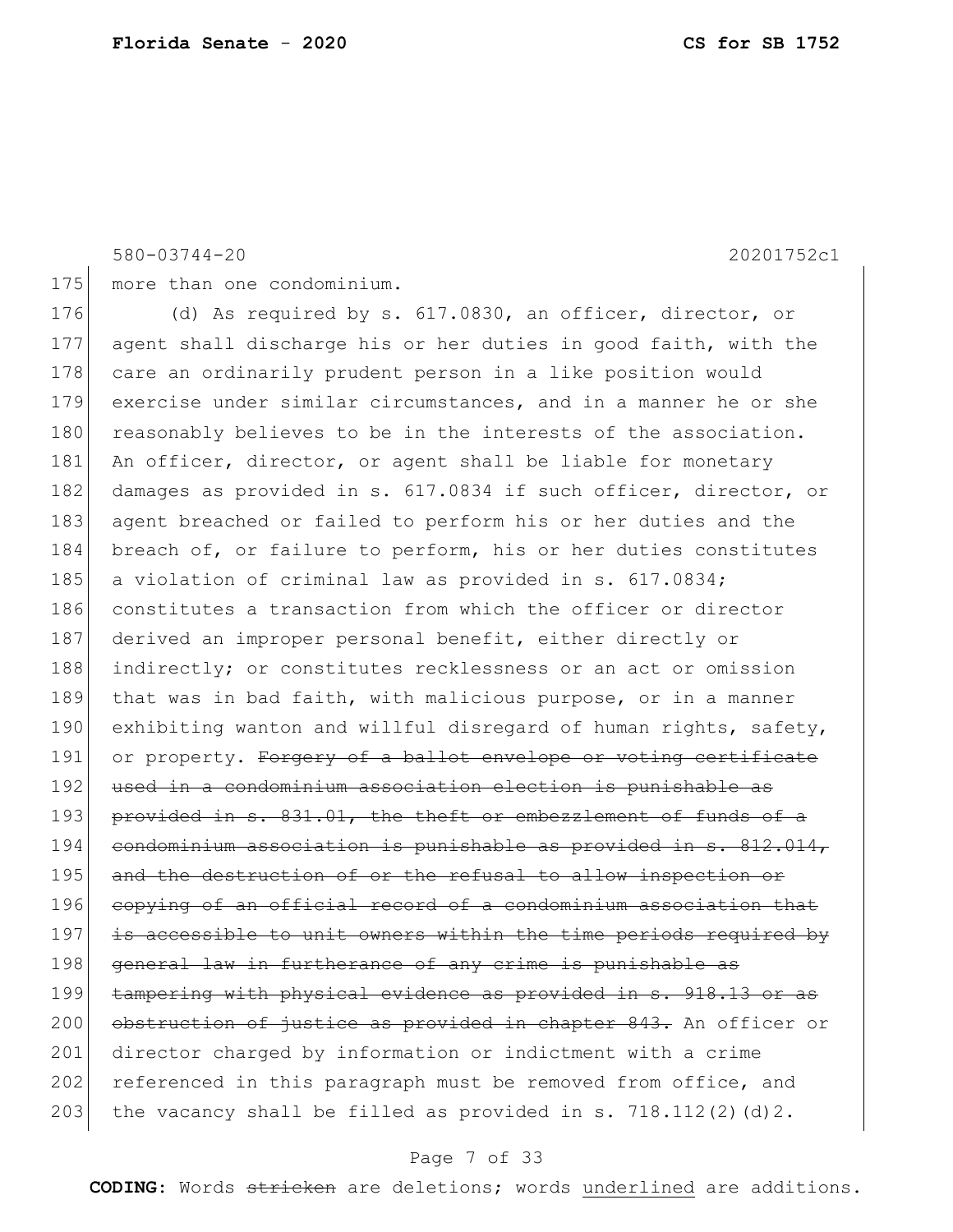580-03744-20 20201752c1 204 until the end of the officer's or director's period of 205 suspension or the end of his or her term of office, whichever 206 occurs first. If a criminal charge is pending against the 207 officer or director, he or she may not be appointed or elected 208 to a position as an officer or a director of any association and 209 may not have access to the official records of any association, 210 except pursuant to a court order. However, if the charges are 211 resolved without a finding of guilt, the officer or director 212 must be reinstated for the remainder of his or her term of 213 office, if any.

214 (3) POWER TO MANAGE CONDOMINIUM PROPERTY AND TO CONTRACT, 215 SUE, AND BE SUED; CONFLICT OF INTEREST.-

216 (a) The association may contract, sue, or be sued with 217 respect to the exercise or nonexercise of its powers. For these 218 purposes, the powers of the association include, but are not 219 limited to, the maintenance, management, and operation of the 220 condominium property.

221 (b) After control of the association is obtained by unit 222 owners other than the developer, the association may:

223 1. Institute, maintain, settle, or appeal actions or 224 hearings in its name on behalf of all unit owners concerning 225 matters of common interest to most or all unit owners, 226 including, but not limited to, the common elements; the roof and 227 structural components of a building or other improvements; 228 mechanical, electrical, and plumbing elements serving an 229 improvement or a building; representations of the developer 230 pertaining to any existing or proposed commonly used facilities;

231 2. Protest and protesting ad valorem taxes on commonly used 232 facilities and on units;  $\frac{and}{may}$ 

#### Page 8 of 33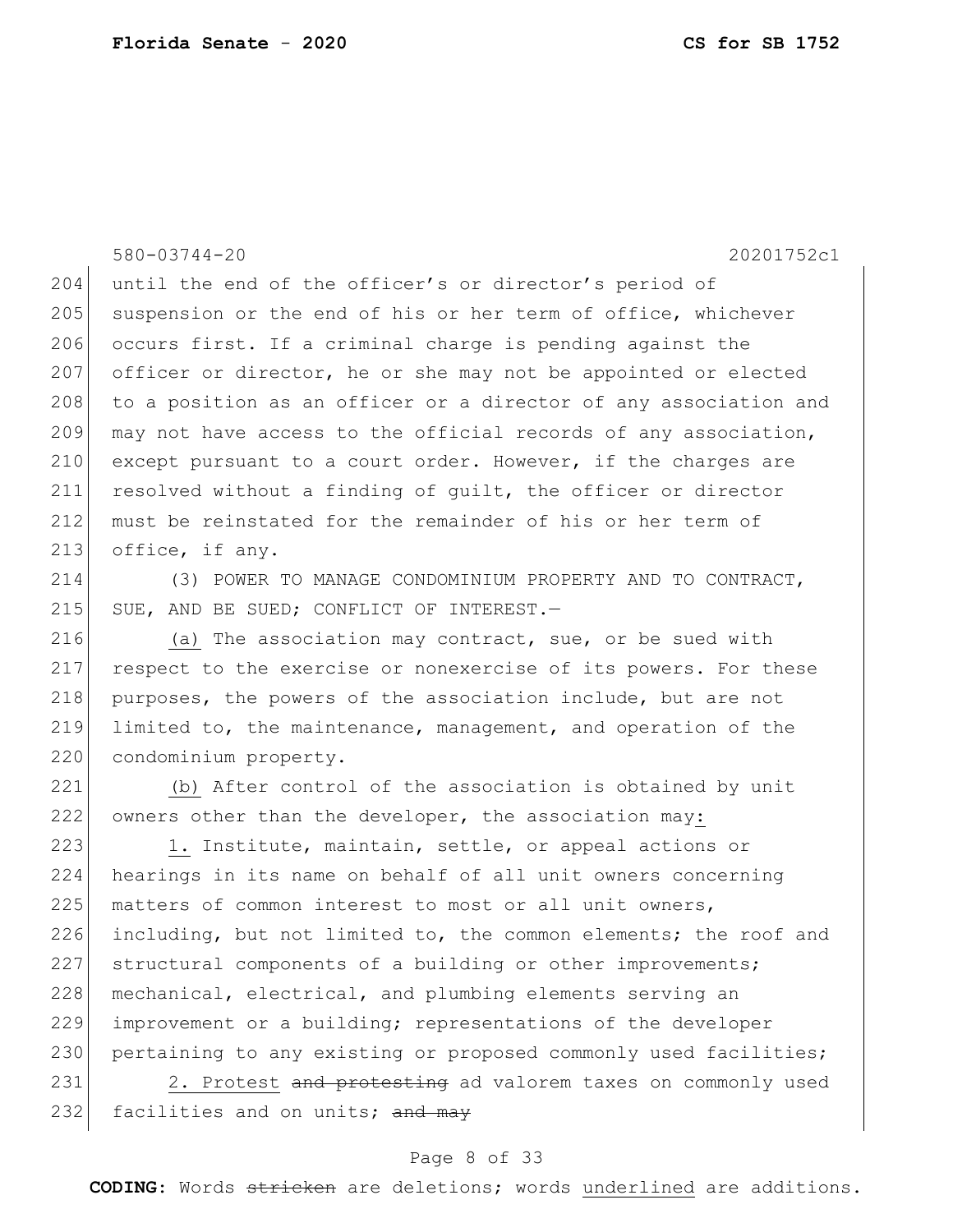580-03744-20 20201752c1 233 3. Defend actions pertaining to ad valorem taxation of 234 commonly used facilities or units or pertaining to in eminent 235 domain; or 236 4. Bring inverse condemnation actions. 237 (c) If the association has the authority to maintain a 238 class action, the association may be joined in an action as 239 representative of that class with reference to litigation and 240 disputes involving the matters for which the association could 241 bring a class action. 242 (d) The association, in its own name or on behalf of some 243 or all unit owners, may institute, file, protest, maintain, or 244 defend any administrative challenge, lawsuit, appeal, or other 245 challenge to ad valorem taxes assessed on units for commonly 246 used facilities or common elements. The affected association 247 members are not necessary or indispensable parties to such 248 actions. This paragraph is intended to clarify existing law and 249 applies to cases pending on July 1, 2020. 250 (e) Nothing herein limits any statutory or common-law right 251 of any individual unit owner or class of unit owners to bring 252 any action without participation by the association which may 253 otherwise be available. 254 (f) An association may not hire an attorney who represents 255 the management company of the association. 256 (12) OFFICIAL RECORDS.— 257 (a) From the inception of the association, the association  $258$  shall maintain each of the following items, if applicable, which 259 constitutes the official records of the association:

260 1. A copy of the plans, permits, warranties, and other 261 items provided by the developer pursuant to s. 718.301(4).

#### Page 9 of 33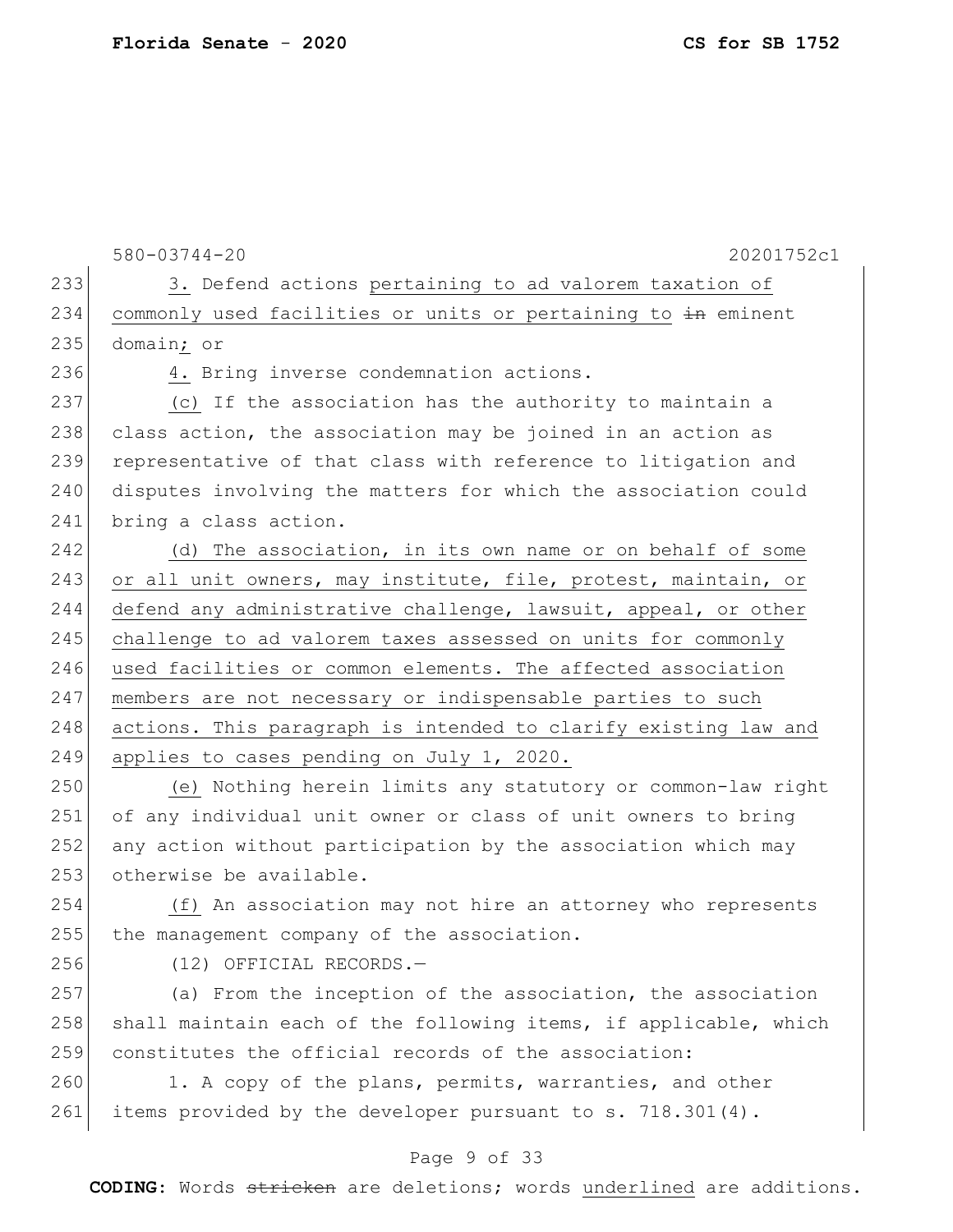580-03744-20 20201752c1 262 2. A photocopy of the recorded declaration of condominium 263 of each condominium operated by the association and each 264 amendment to each declaration. 265 3. A photocopy of the recorded bylaws of the association 266 and each amendment to the bylaws. 267 4. A certified copy of the articles of incorporation of the 268 association, or other documents creating the association, and 269 each amendment thereto. 270 5. A copy of the current rules of the association. 271 6. A book or books that contain the minutes of all meetings 272 of the association, the board of administration, and the unit 273 owners. 274 7. A current roster of all unit owners and their mailing 275 addresses, unit identifications, voting certifications, and, if 276 known, telephone numbers. The association shall also maintain 277 the e-mail addresses and facsimile numbers of unit owners 278 consenting to receive notice by electronic transmission. The e-279 mail addresses and facsimile numbers are not accessible to unit 280 owners if consent to receive notice by electronic transmission 281 is not provided in accordance with sub-subparagraph  $(c)5.e.$ 282  $\left( e\right)$  +  $\left( e\right)$  +  $\left( e\right)$  +  $\left( e\right)$  +  $\left( e\right)$  +  $\left( e\right)$  +  $\left( e\right)$  +  $\left( e\right)$  +  $\left( e\right)$  +  $\left( e\right)$  +  $\left( e\right)$  +  $\left( e\right)$  +  $\left( e\right)$  +  $\left( e\right)$  +  $\left( e\right)$  +  $\left( e\right)$  +  $\left( e\right)$  +  $\left( e\right)$  + 283 inadvertent disclosure of the e-mail address or facsimile number 284 for receiving electronic transmission of notices. 285 8. All current insurance policies of the association and 286 condominiums operated by the association. 287 9. A current copy of any management agreement, lease, or

288 other contract to which the association is a party or under 289 which the association or the unit owners have an obligation or 290 responsibility.

#### Page 10 of 33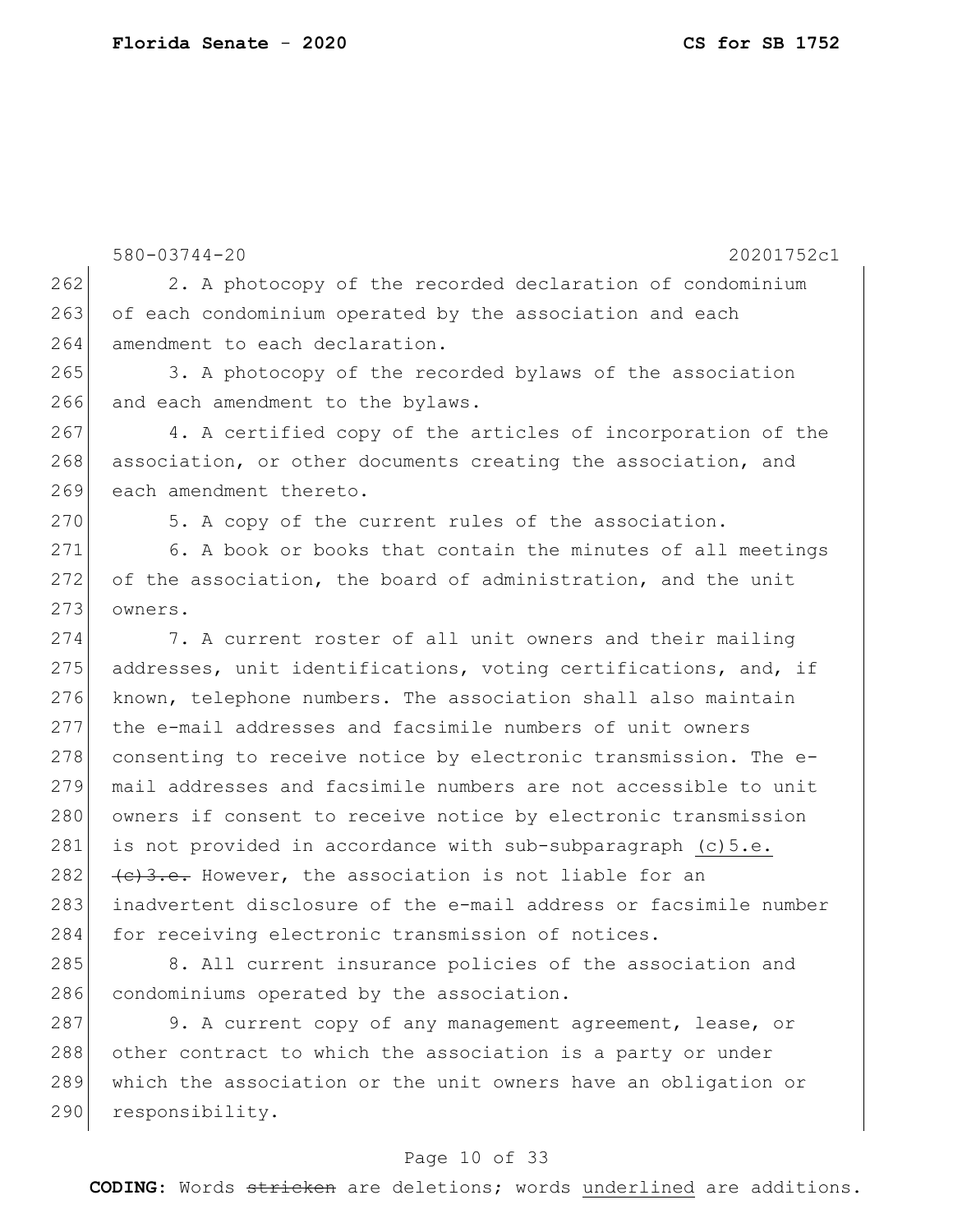580-03744-20 20201752c1 291 10. Bills of sale or transfer for all property owned by the 292 association. 293 11. Accounting records for the association and separate accounting records for each condominium that the association 295 operates. Any person who knowingly or intentionally defaces or destroys such records, or who knowingly or intentionally fails 297 to create or maintain such records, with the intent of causing 298 harm to the association or one or more of its members, is personally subject to a civil penalty pursuant to s. 718.501(1)(d). The accounting records must include, but are not limited to: a. Accurate, itemized, and detailed records of all receipts 303 and expenditures. b. A current account and a monthly, bimonthly, or quarterly statement of the account for each unit designating the name of the unit owner, the due date and amount of each assessment, the amount paid on the account, and the balance due. 308 c. All audits, reviews, accounting statements, and financial reports of the association or condominium. d. All contracts for work to be performed. Bids for work to be performed are also considered official records and must be maintained by the association. e. All bank statements, canceled checks, and credit card statements. 315 f. All invoices, transaction receipts, deposit slips, or other underlying documentation that substantiates any receipt or expenditure of funds by the association. 318 12. Ballots, sign-in sheets, voting proxies, and all other papers and electronic records relating to voting by unit owners,

#### Page 11 of 33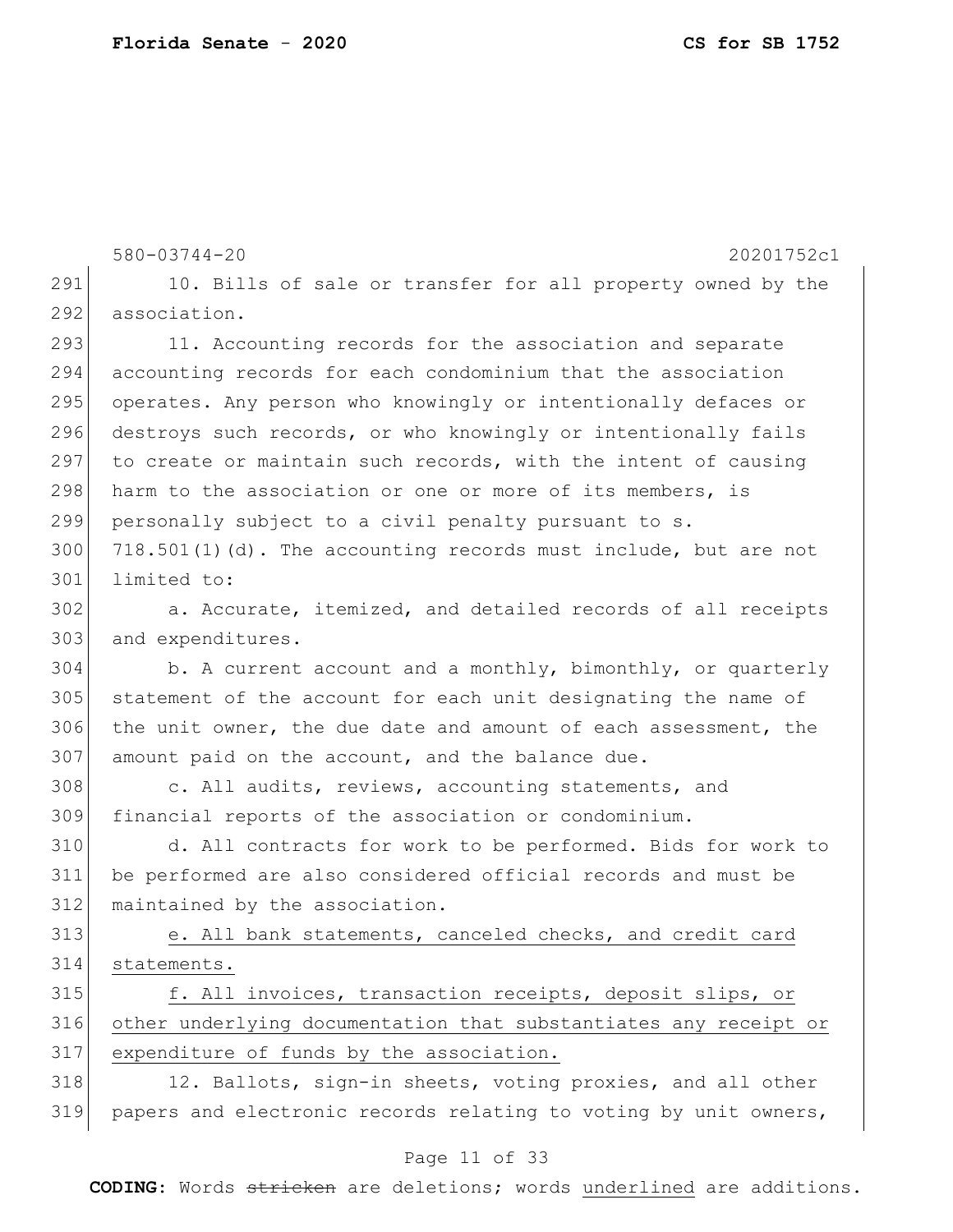|     | $580 - 03744 - 20$<br>20201752c1                                 |
|-----|------------------------------------------------------------------|
| 320 | which must be maintained for 1 year from the date of the         |
| 321 | election, vote, or meeting to which the document relates,        |
| 322 | notwithstanding paragraph (b).                                   |
| 323 | 13. All rental records if the association is acting as           |
| 324 | agent for the rental of condominium units.                       |
| 325 | 14. A copy of the current question and answer sheet as           |
| 326 | described in s. 718.504.                                         |
| 327 | 15. All other written records of the association not             |
| 328 | specifically included in the foregoing which are related to the  |
| 329 | operation of the association.                                    |
| 330 | 16. A copy of the inspection report as described in s.           |
| 331 | $718.301(4)(p)$ .                                                |
| 332 | 17. Bids for materials, equipment, or services.                  |
| 333 | (b) The official records specified in subparagraphs $(a) 1. -$   |
| 334 | 6. must be permanently maintained from the inception of the      |
| 335 | association. All other official records must be maintained       |
| 336 | within the state for at least 7 years, unless otherwise provided |
| 337 | by general law. All official records must be maintained in a     |
| 338 | manner and format prescribed by division rule so that the        |
| 339 | records are easily accessible for inspection. The records of the |
| 340 | association shall be made available to a unit owner within 45    |
| 341 | miles of the condominium property or within the county in which  |
| 342 | the condominium property is located within 10 working days after |
| 343 | receipt of a written request by the board or its designee.       |
| 344 | However, such distance requirement does not apply to an          |
| 345 | association governing a timeshare condominium. This paragraph    |
| 346 | may be complied with by having a copy of the official records of |
| 347 | the association available for inspection or copying on the       |
| 348 | condominium property or association property, or the association |

## Page 12 of 33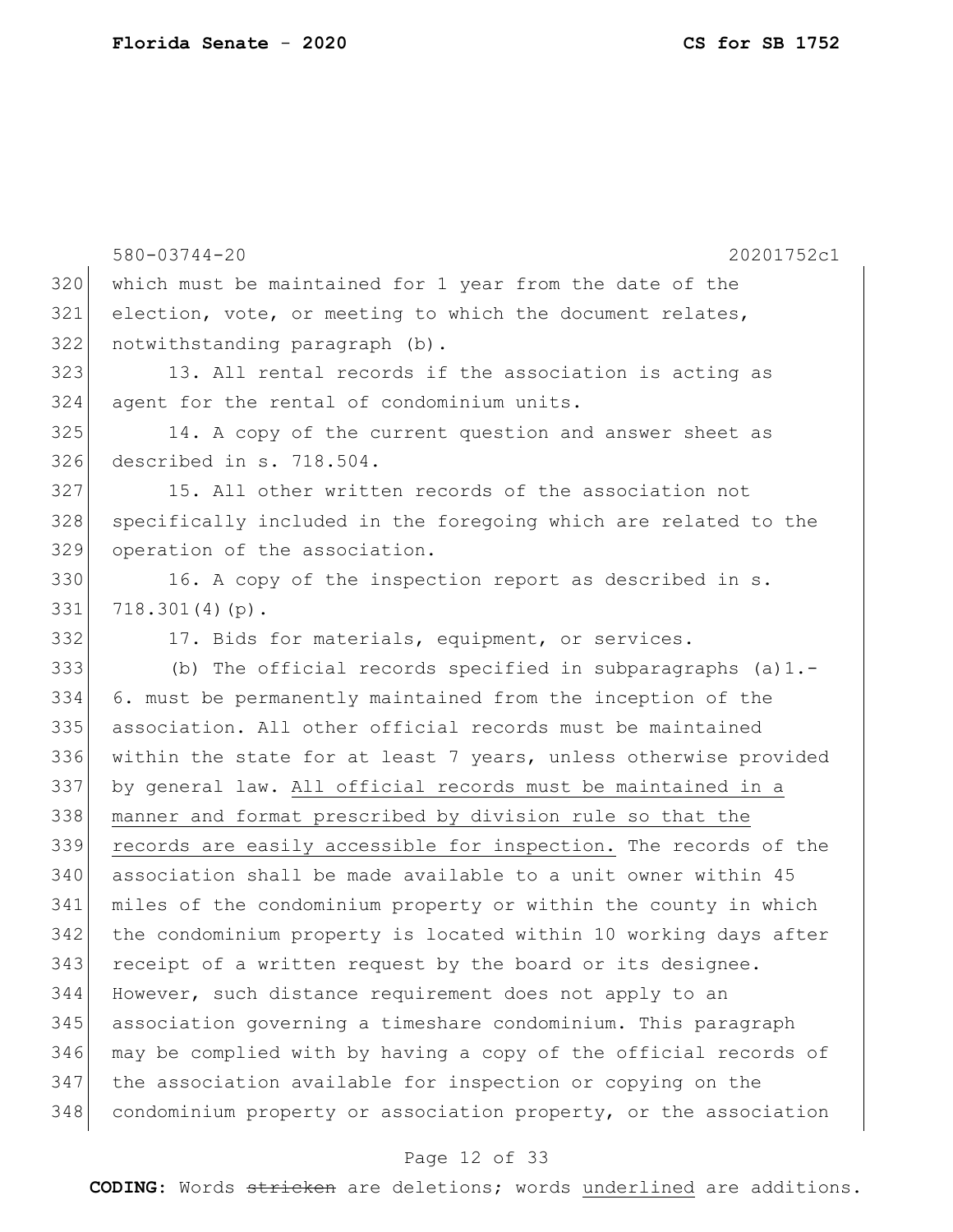#### 580-03744-20 20201752c1

 may offer the option of making the records available to a unit owner electronically via the Internet or by allowing the records to be viewed in electronic format on a computer screen and printed upon request. The association is not responsible for the use or misuse of the information provided to an association member or his or her authorized representative pursuant to the compliance requirements of this chapter unless the association has an affirmative duty not to disclose such information 357 pursuant to this chapter.

 (c)1.a. The official records of the association are open to inspection by any association member or the authorized representative of such member at all reasonable times. The right to inspect the records includes the right to make or obtain copies, at the reasonable expense, if any, of the member or authorized representative of such member. A renter of a unit has 364 a right to inspect and copy the association's bylaws and rules. The association may adopt reasonable rules regarding the frequency, time, location, notice, and manner of record inspections and copying. The failure of an association to provide the records within 10 working days after receipt of a written request that complies with the association's document inspection rule creates a rebuttable presumption that the association willfully failed to comply with this paragraph. A unit owner who is denied access to official records is entitled to the actual damages or minimum damages for the association's willful failure to comply. Minimum damages are \$50 per calendar day for up to 10 days, beginning on the 11th working day after receipt of the written request that complies with the association's document inspection rule. The failure to permit

#### Page 13 of 33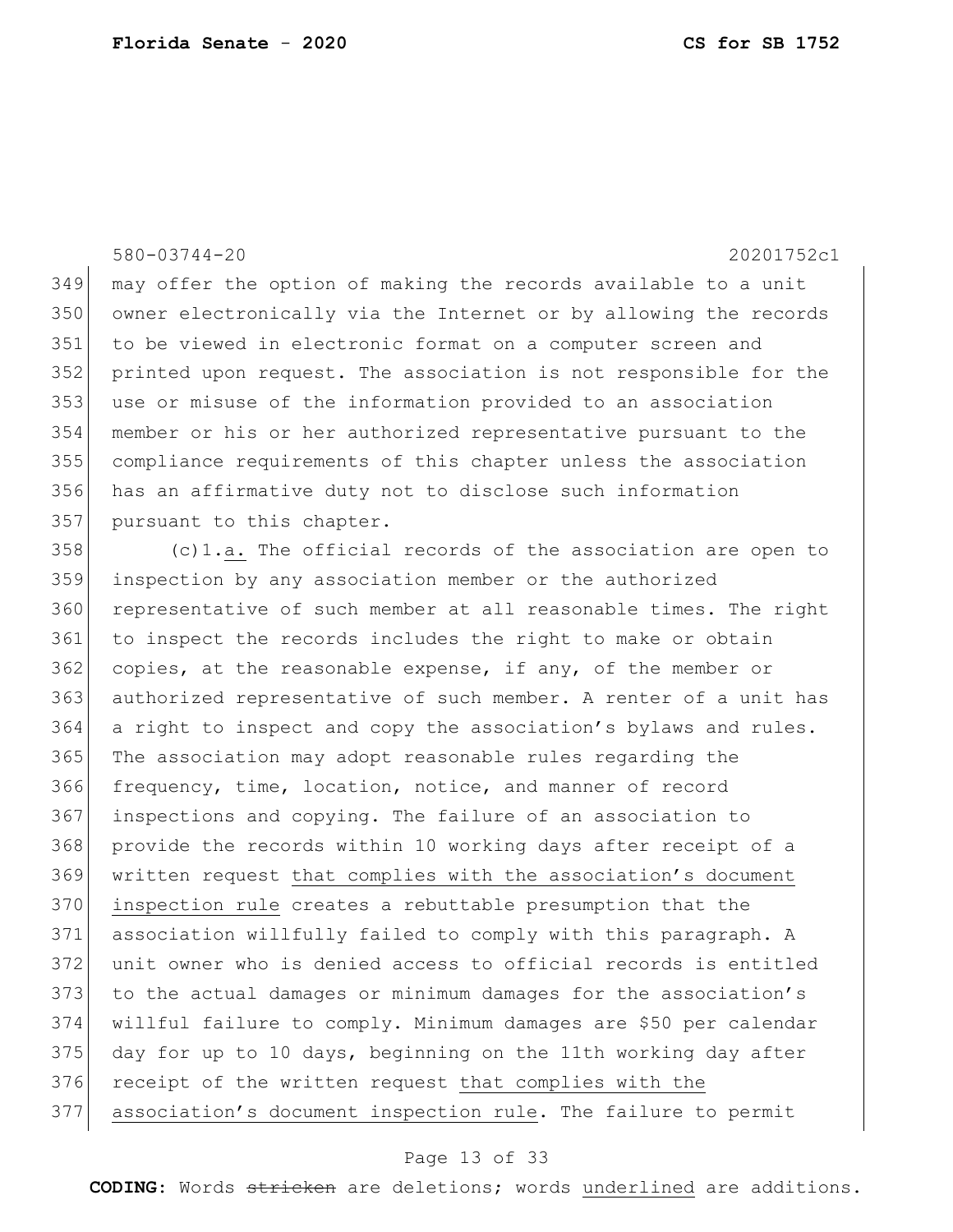|     | 20201752c1<br>$580 - 03744 - 20$                                 |
|-----|------------------------------------------------------------------|
| 378 | inspection entitles any person prevailing in an enforcement      |
| 379 | action to recover reasonable attorney fees from the person in    |
| 380 | control of the records who, directly or indirectly, knowingly    |
| 381 | denied access to the records. If the requested records are       |
| 382 | posted on an association's website, the association may fulfill  |
| 383 | its obligations as provided under this paragraph by directing to |
| 384 | the website all persons authorized to request access to official |
| 385 | records pursuant to this paragraph.                              |
| 386 | b. In response to a statutorily compliant written request        |
| 387 | to inspect records, the association must simultaneously provide  |
| 388 | a checklist to the requestor of all records made available for   |
| 389 | inspection and copying and a sworn affidavit in which the person |
| 390 | facilitating or handling the association's compliance with the   |
| 391 | request attests to the veracity of the checklist provided to the |
| 392 | requestor. The checklist must also identify any of the           |
| 393 | association's official records that were not made available to   |
| 394 | the requestor. An association must maintain a checklist provided |
| 395 | under this sub-subparagraph for 7 years. An association          |
| 396 | delivering a checklist and affidavit pursuant to this sub-       |
| 397 | subparagraph creates a rebuttable presumption that the           |
| 398 | association has complied with this paragraph.                    |
| 399 | 2. Any director or member of the board or association or a       |
| 400 | community association manager who knowingly, willfully, and      |
| 401 | repeatedly violates subparagraph 1. commits a misdemeanor of the |
| 402 | second degree, punishable as provided in s. 775.082 or s.        |
| 403 | 775.083. For purposes of this subparagraph, the term             |
| 404 | "repeatedly" means two or more violations within a 12-month      |
| 405 | period.                                                          |
| 406 | 3.2. Any person who knowingly or intentionally defaces or        |

## Page 14 of 33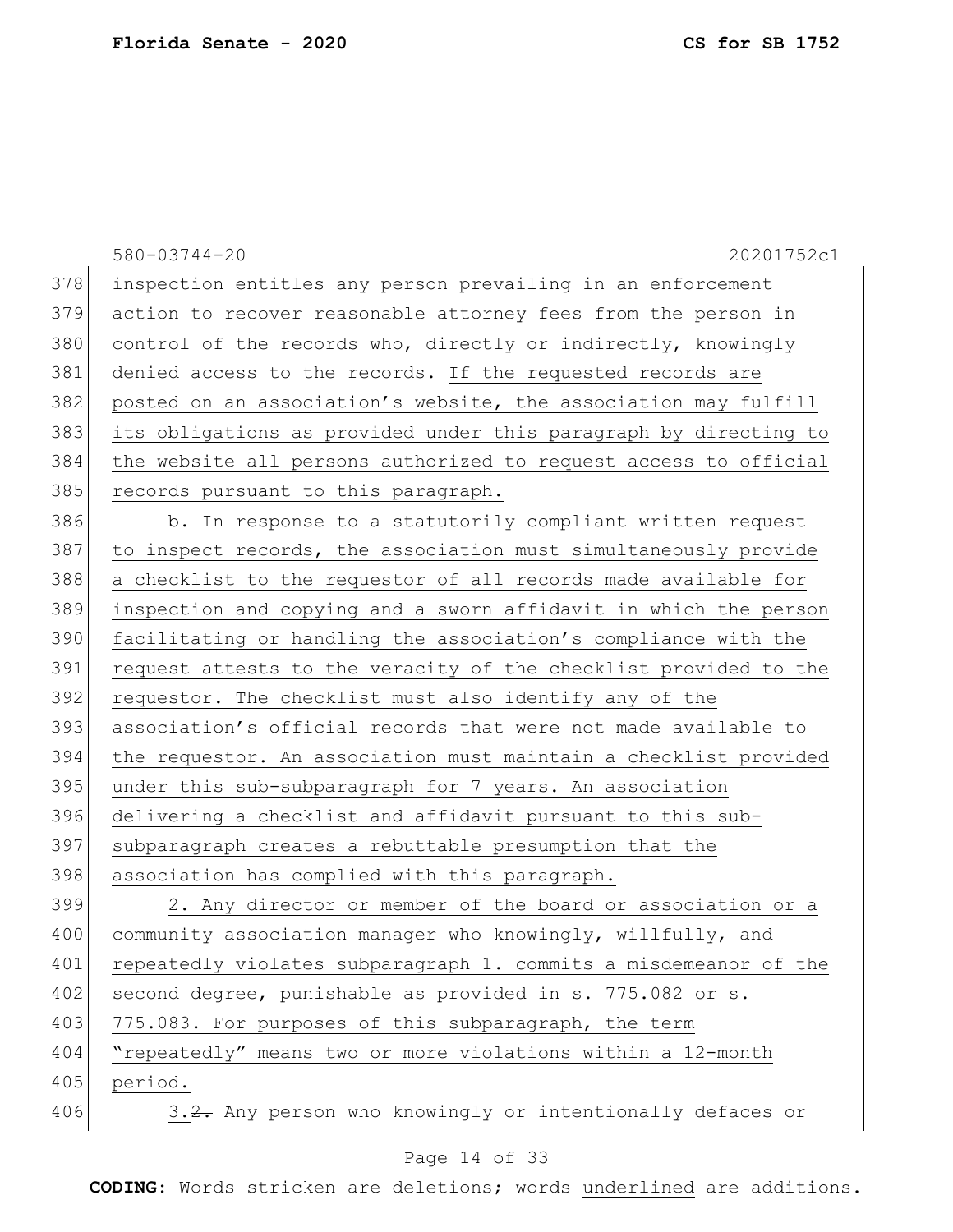580-03744-20 20201752c1 407 destroys accounting records that are required by this chapter to 408 be maintained during the period for which such records are 409 required to be maintained, or who knowingly or intentionally 410 fails to create or maintain accounting records that are required 411 to be created or maintained, with the intent of causing harm to 412 the association or one or more of its members, commits a 413 misdemeanor of the first degree, punishable as provided in s. 414  $775.082$  or s. 775.083 is personally subject to a civil penalty 415 pursuant to s. 718.501(1)(d). 416 4. Any person who willfully and knowingly refuses to 417 release or otherwise produce association records with the intent 418 to avoid or escape detection, arrest, trial, or punishment for 419 the commission of a crime, or to assist another person with such 420 avoidance or escape, commits a felony of the third degree, 421 punishable as provided in s. 775.082, s. 775.083, or s. 775.084.  $422$  5.3. The association shall maintain an adequate number of 423 copies of the declaration, articles of incorporation, bylaws, 424 and rules, and all amendments to each of the foregoing, as well 425 as the question and answer sheet as described in s. 718.504 and 426 year-end financial information required under this section, on 427 the condominium property to ensure their availability to unit 428 owners and prospective purchasers, and may charge its actual 429 costs for preparing and furnishing these documents to those

430 requesting the documents. An association shall allow a member or 431 his or her authorized representative to use a portable device, 432 including a smartphone, tablet, portable scanner, or any other 433 technology capable of scanning or taking photographs, to make an 434 electronic copy of the official records in lieu of the 435 association's providing the member or his or her authorized

#### Page 15 of 33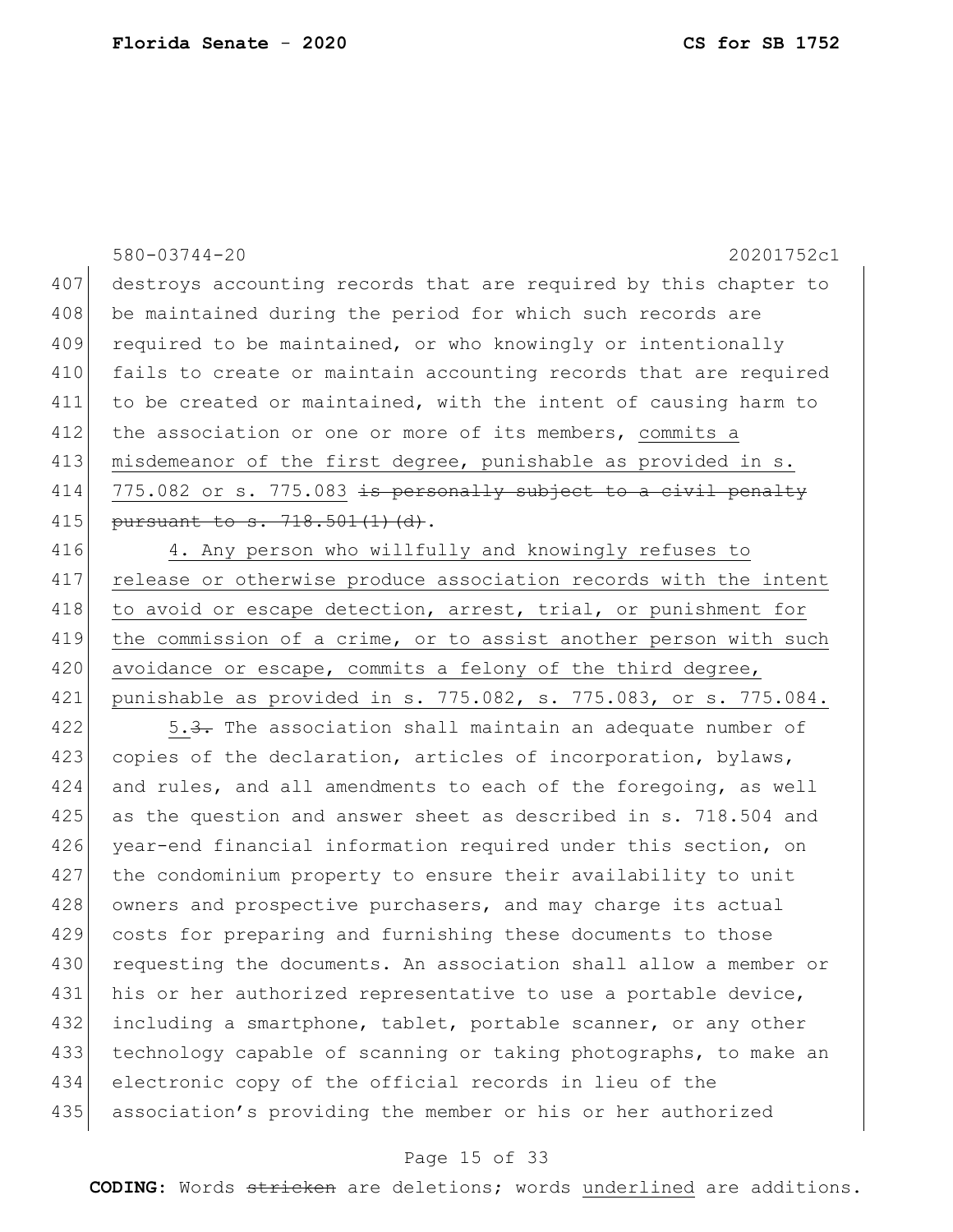580-03744-20 20201752c1 436 representative with a copy of such records. The association may 437 not charge a member or his or her authorized representative for 438 the use of a portable device. Notwithstanding this paragraph, 439 the following records are not accessible to unit owners: 440 a. Any record protected by the lawyer-client privilege as 441 described in s. 90.502 and any record protected by the work-442 product privilege, including a record prepared by an association 443 attorney or prepared at the attorney's express direction, which 444 reflects a mental impression, conclusion, litigation strategy, 445 or legal theory of the attorney or the association, and which 446 was prepared exclusively for civil or criminal litigation or for 447 adversarial administrative proceedings, or which was prepared in 448 anticipation of such litigation or proceedings until the 449 conclusion of the litigation or proceedings. 450 b. Information obtained by an association in connection 451 with the approval of the lease, sale, or other transfer of a 452 unit. 453 c. Personnel records of association or management company 454 employees, including, but not limited to, disciplinary, payroll, 455 health, and insurance records. For purposes of this sub-

 subparagraph, the term "personnel records" does not include written employment agreements with an association employee or 458 management company, or budgetary or financial records that indicate the compensation paid to an association employee.

460 d. Medical records of unit owners.

461 e. Social security numbers, driver license numbers, credit 462 card numbers, e-mail addresses, telephone numbers, facsimile 463 | numbers, emergency contact information, addresses of a unit 464 owner other than as provided to fulfill the association's notice

#### Page 16 of 33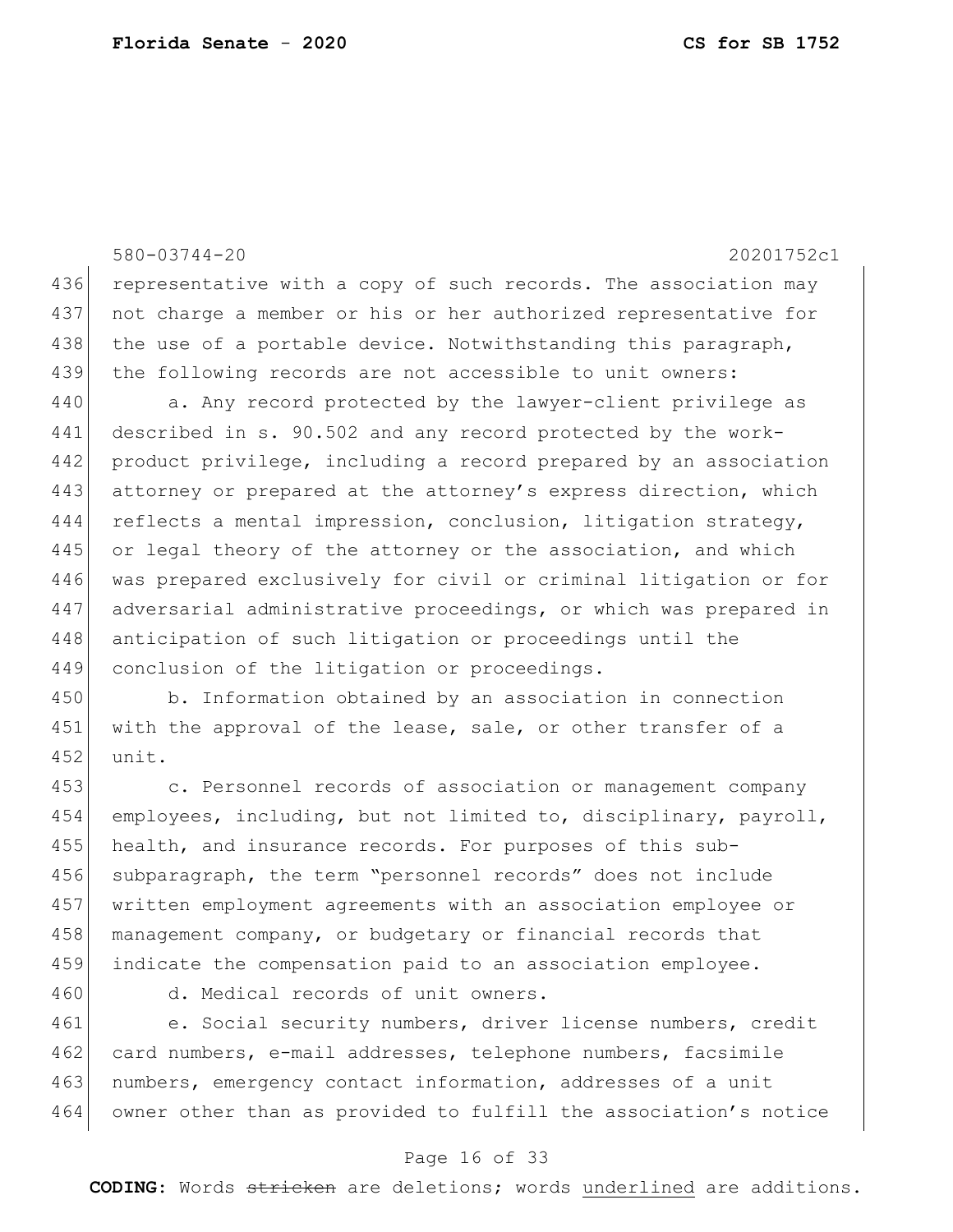580-03744-20 20201752c1 465 requirements, and other personal identifying information of any 466 person, excluding the person's name, unit designation, mailing 467 address, property address, and any address, e-mail address, or 468 facsimile number provided to the association to fulfill the 469 association's notice requirements. Notwithstanding the 470 restrictions in this sub-subparagraph, an association may print 471 and distribute to parcel owners a directory containing the name, 472 parcel address, and all telephone numbers of each parcel owner. 473 However, an owner may exclude his or her telephone numbers from 474 the directory by so requesting in writing to the association. An 475 owner may consent in writing to the disclosure of other contact 476 information described in this sub-subparagraph. The association 477 is not liable for the inadvertent disclosure of information that 478 is protected under this sub-subparagraph if the information is 479 included in an official record of the association and is 480 voluntarily provided by an owner and not requested by the 481 association. 482 f. Electronic security measures that are used by the

483 association to safequard data, including passwords.

484 g. The software and operating system used by the 485 association which allow the manipulation of data, even if the 486 owner owns a copy of the same software used by the association. 487 The data is part of the official records of the association.

488  $(9)$ 1. By January 1, 2022  $2019$ , an association managing a 489 condominium with 25 150 or more units which does not contain 490 timeshare units shall post digital copies of the documents 491 specified in subparagraph 2. on its website.

- 
- 

492 a. The association's website must be:

493 (I) An independent website or web portal wholly owned and

#### Page 17 of 33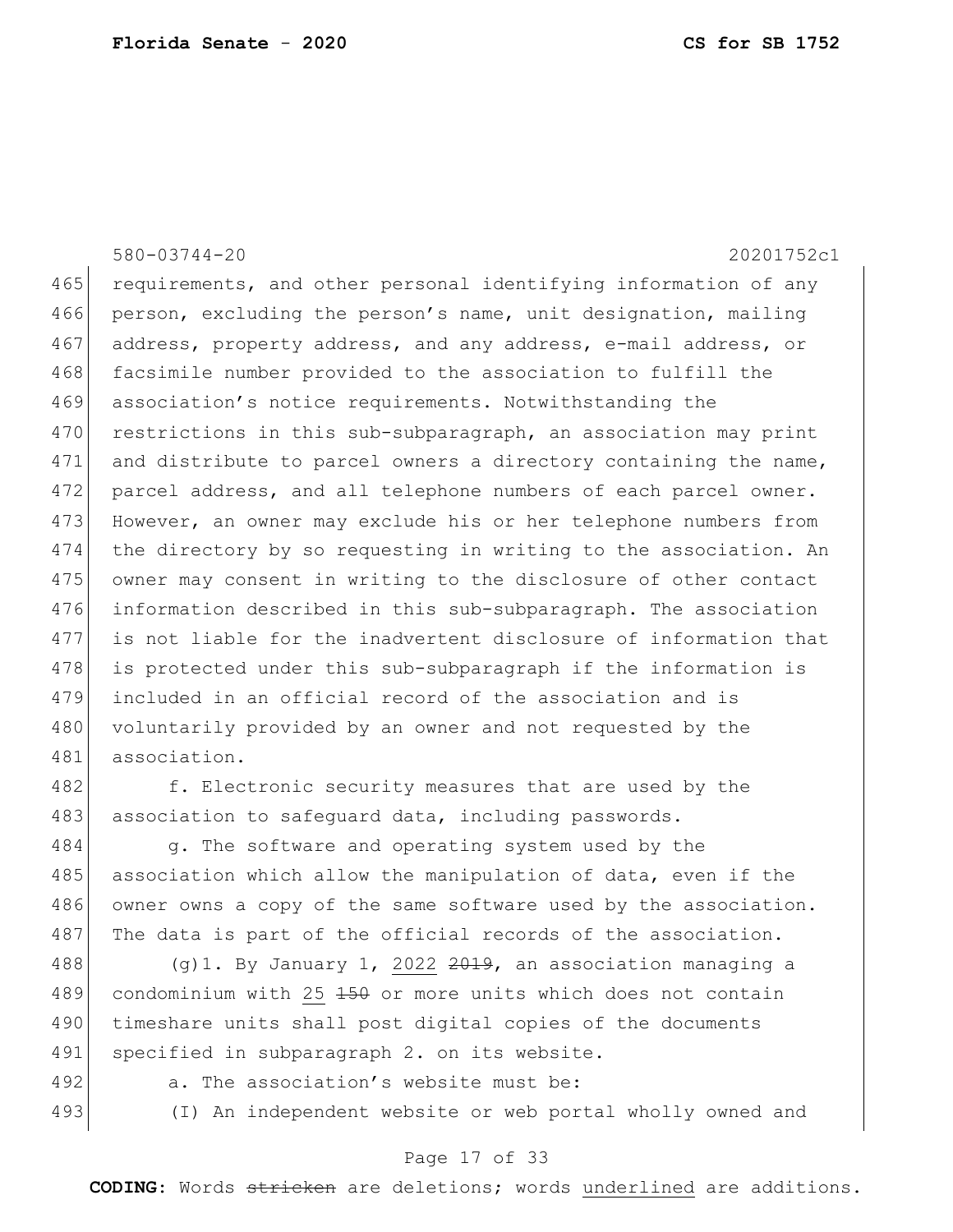580-03744-20 20201752c1 494 operated by the association; or 495 (II) A website or web portal operated by a third-party 496 provider with whom the association owns, leases, rents, or 497 otherwise obtains the right to operate a web page, subpage, web 498 portal, or collection of subpages or web portals dedicated to 499 the association's activities and on which required notices, 500 records, and documents may be posted by the association. 501 b. The association's website must be accessible through the 502 Internet and must contain a subpage, web portal, or other 503 protected electronic location that is inaccessible to the 504 general public and accessible only to unit owners and employees 505 of the association. 506 c. Upon a unit owner's written request, the association 507 must provide the unit owner with a username and password and 508 access to the protected sections of the association's website 509 that contain any notices, records, or documents that must be 510 electronically provided. 511 2. A current copy of the following documents must be posted 512 in digital format on the association's website: 513 a. The recorded declaration of condominium of each 514 condominium operated by the association and each amendment to 515 each declaration. 516 b. The recorded bylaws of the association and each 517 amendment to the bylaws. 518 **c.** The articles of incorporation of the association, or 519 other documents creating the association, and each amendment 520 thereto. The copy posted pursuant to this sub-subparagraph must 521 be a copy of the articles of incorporation filed with the 522 Department of State.

#### Page 18 of 33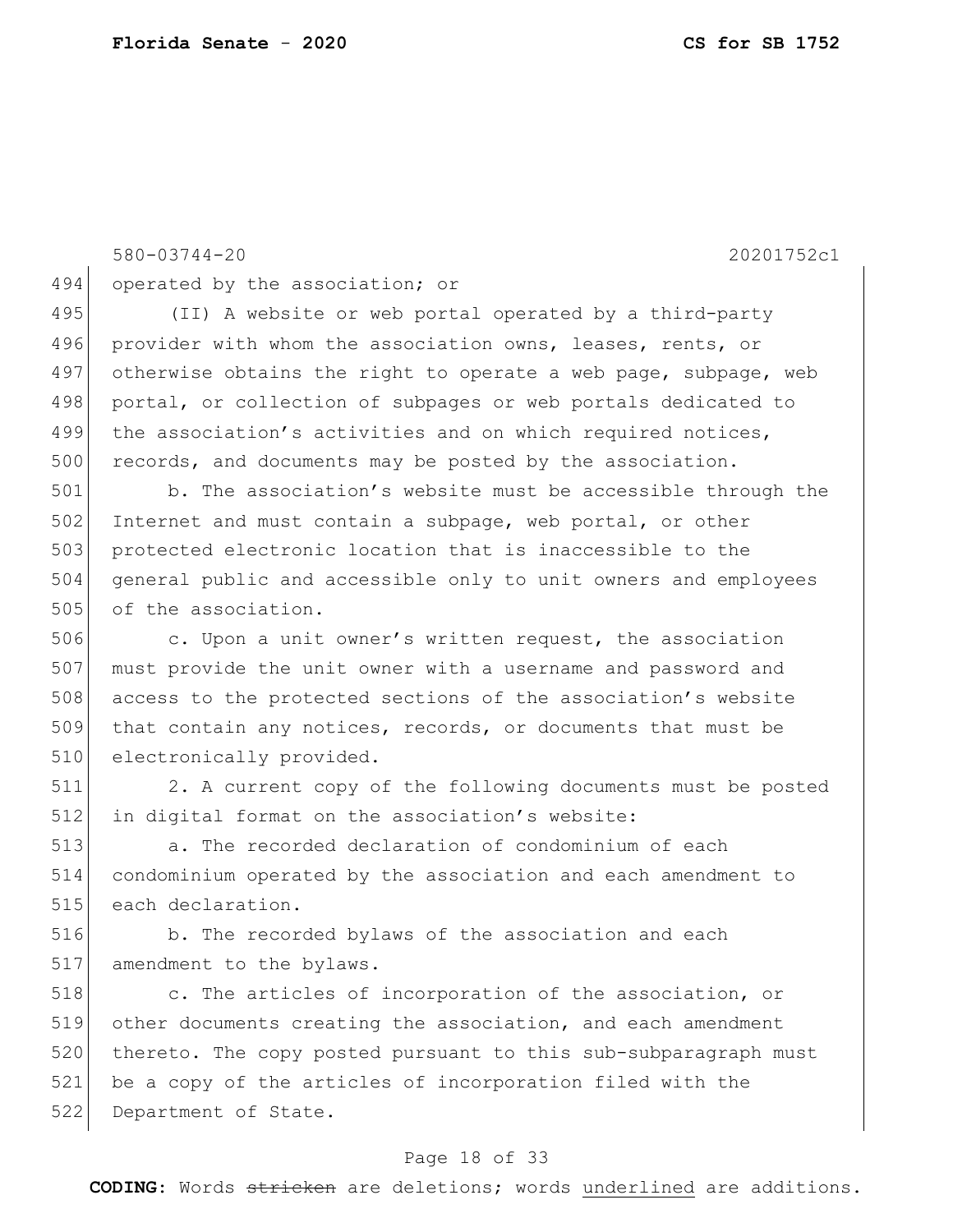580-03744-20 20201752c1 523 d. The rules of the association. 524 e. A list of all executory contracts or documents to which 525 the association is a party or under which the association or the 526 unit owners have an obligation or responsibility and, after 527 bidding for the related materials, equipment, or services has 528 closed, a list of bids received by the association within the 529 past year. Summaries of bids for materials, equipment, or 530 services which exceed \$500 must be maintained on the website for 531 1 year. In lieu of summaries, complete copies of the bids may be 532 posted. 533 f. The annual budget required by s. 718.112(2)(f) and any 534 proposed budget to be considered at the annual meeting. 535 g. The financial report required by subsection (13) and any 536 monthly income or expense statement to be considered at a 537 meeting. 538 h. The certification of each director required by s.  $539$  718.112(2)(d)4.b. 540 i. All contracts or transactions between the association 541 and any director, officer, corporation, firm, or association 542 that is not an affiliated condominium association or any other 543 entity in which an association director is also a director or 544 officer and financially interested. 545 j. Any contract or document regarding a conflict of 546 interest or possible conflict of interest as provided in ss.  $547$  468.436(2)(b)6. and 718.3027(3). 548 k. The notice of any unit owner meeting and the agenda for 549 the meeting, as required by s. 718.112(2)(d)3., no later than 14 550 days before the meeting. The notice must be posted in plain view 551 on the front page of the website, or on a separate subpage of

#### Page 19 of 33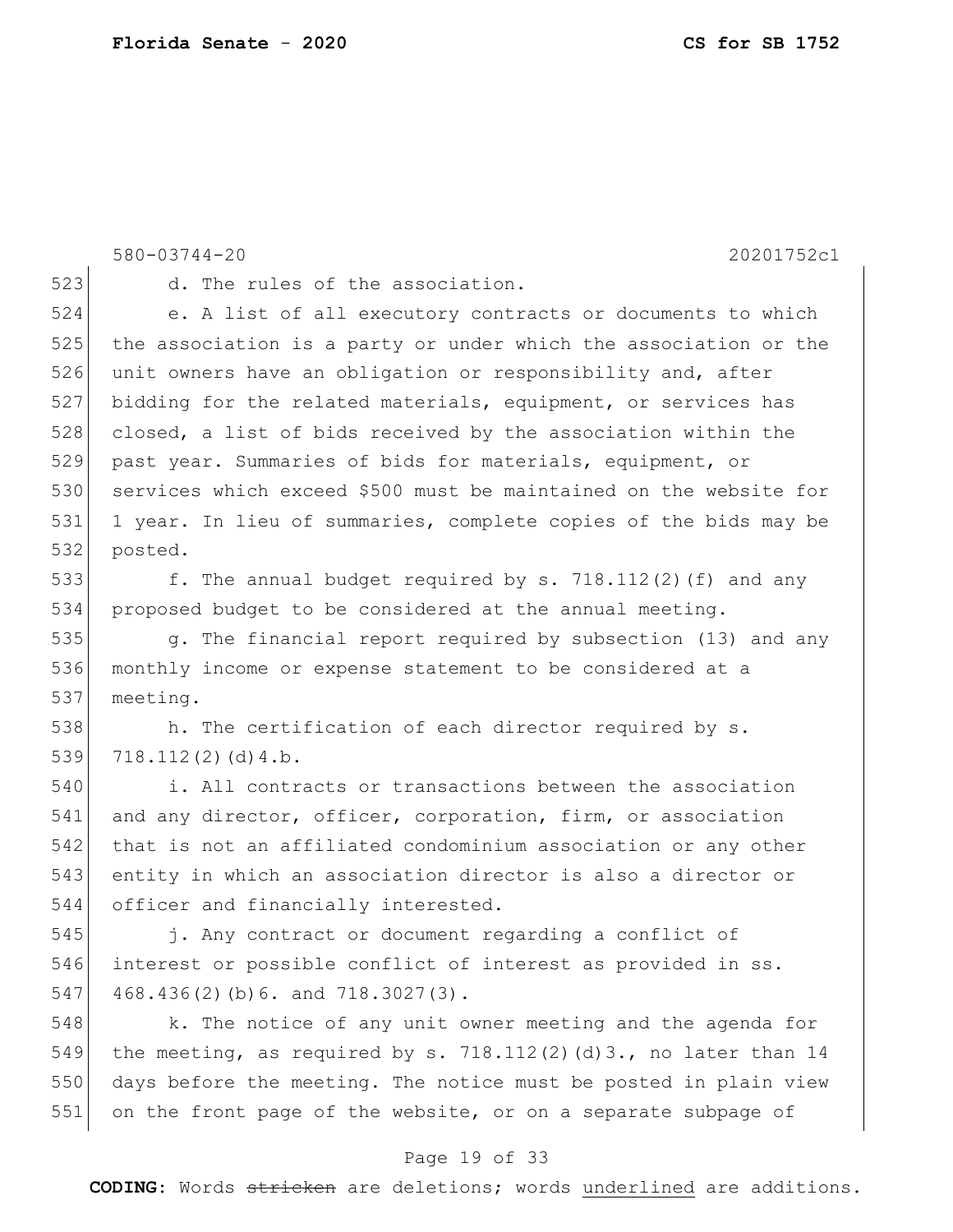|     | $580 - 03744 - 20$<br>20201752c1                                 |
|-----|------------------------------------------------------------------|
| 552 | the website labeled "Notices" which is conspicuously visible and |
| 553 | linked from the front page. The association must also post on    |
| 554 | its website any document to be considered and voted on by the    |
| 555 | owners during the meeting or any document listed on the agenda   |
| 556 | at least 7 days before the meeting at which the document or the  |
| 557 | information within the document will be considered.              |
| 558 | 1. Notice of any board meeting, the agenda, and any other        |
| 559 | document required for the meeting as required by s.              |
| 560 | $718.112(2)(c)$ , which must be posted no later than the date    |
| 561 | required for notice pursuant to s. $718.112(2)(c)$ .             |
| 562 | 3. The association shall ensure that the information and         |
| 563 | records described in paragraph (c), which are not allowed to be  |
| 564 | accessible to unit owners, are not posted on the association's   |
| 565 | website. If protected information or information restricted from |
| 566 | being accessible to unit owners is included in documents that    |
| 567 | are required to be posted on the association's website, the      |
| 568 | association shall ensure the information is redacted before      |
| 569 | posting the documents online. Notwithstanding the foregoing, the |
| 570 | association or its agent is not liable for disclosing            |
| 571 | information that is protected or restricted pursuant to this     |
| 572 | paragraph unless such disclosure was made with a knowing or      |
| 573 | intentional disregard of the protected or restricted nature of   |
| 574 | such information.                                                |
| 575 | 4. The failure of the association to post information            |
| 576 | required under subparagraph 2, is not in and of itself           |

 required under subparagraph 2. is not in and of itself sufficient to invalidate any action or decision of the 578 association's board or its committees.

579 5. By January 1, 2022, an association managing 25 or more 580 units, not including timeshare units, shall post on its website

### Page 20 of 33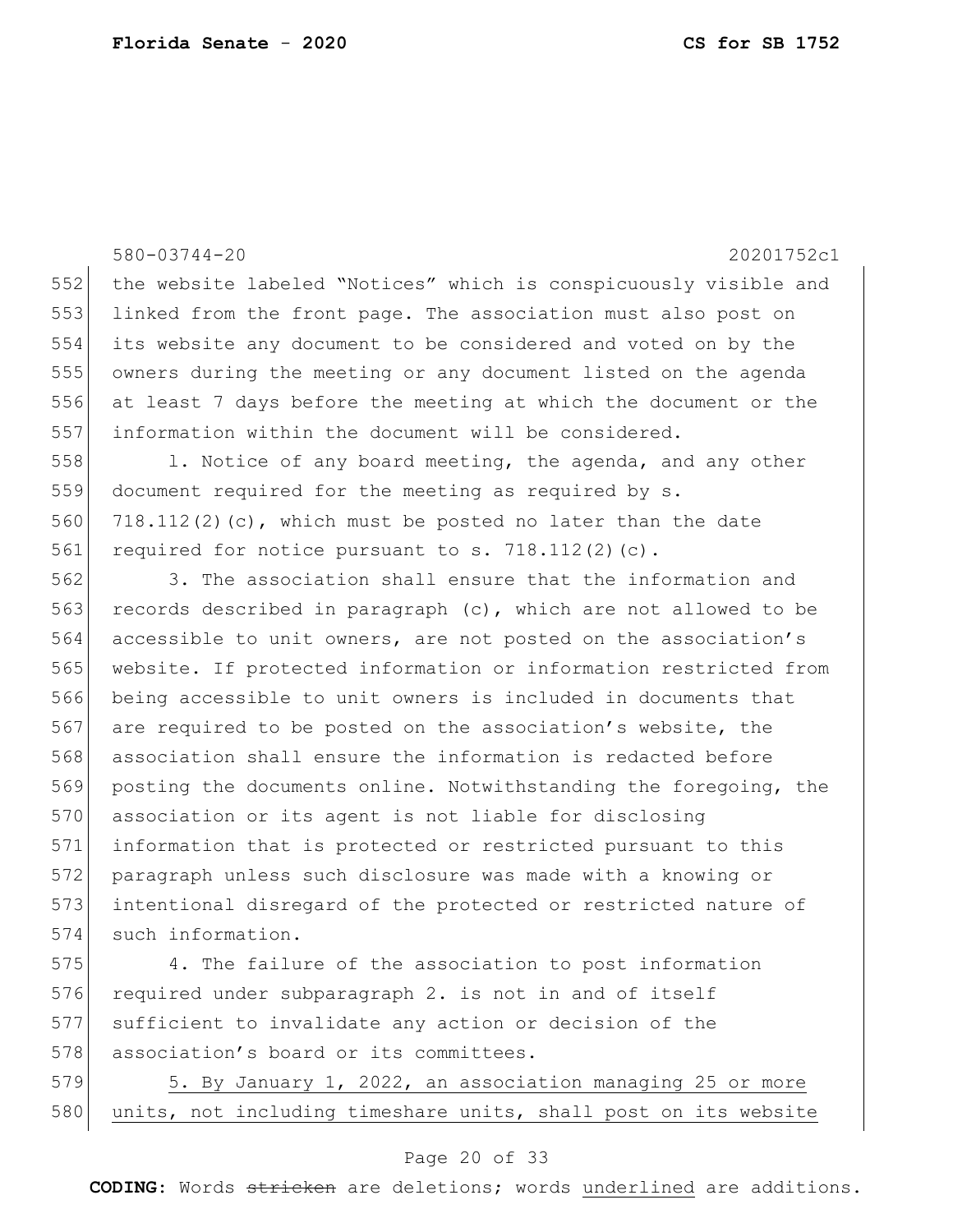|     | $580 - 03744 - 20$<br>20201752c1                                 |
|-----|------------------------------------------------------------------|
| 581 | digital copies of all official records subject to inspection by  |
| 582 | tenants or unit owners or their authorized representatives.      |
| 583 | $(15)$ DEBIT CARDS.-                                             |
| 584 | (b) A person who uses Use of a debit card issued in the          |
| 585 | name of the association, or billed directly to the association,  |
| 586 | for any expense that is not a lawful obligation of the           |
| 587 | association commits theft under s. 812.014. For the purposes of  |
| 588 | this paragraph, a "lawful obligation of the association" means   |
| 589 | an obligation that has been properly preapproved by the board    |
| 590 | and is reflected in the meeting minutes or the written budget    |
| 591 | may be prosecuted as credit card fraud pursuant to s. 817.61.    |
| 592 | Section 4. Section 718.129, Florida Statutes, is created to      |
| 593 | read:                                                            |
| 594 | 718.129 Fraudulent voting activities related to association      |
| 595 | elections; penalties.-                                           |
| 596 | (1) Each of the following acts is a fraudulent voting            |
| 597 | activity related to association elections and constitutes a      |
| 598 | felony of the third degree, punishable as provided in s.         |
| 599 | 775.082, s. 775.083, or s. 775.084:                              |
| 600 | (a) Willfully and falsely swearing or affirming any oath or      |
| 601 | affirmation, or willfully procuring another person to swear or   |
| 602 | affirm falsely to an oath or affirmation, in connection with or  |
| 603 | arising out of voting or elections.                              |
| 604 | (b) Perpetrating or attempting to perpetrate, or aiding in       |
| 605 | the perpetration of, any fraud in connection with any vote cast, |
| 606 | to be cast, or attempted to be cast.                             |
| 607 | (c) Preventing an elector from voting, or preventing an          |
| 608 | elector from voting as the elector intended, by fraudulently     |
| 609 | changing or attempting to change a ballot, ballot envelope,      |

## Page 21 of 33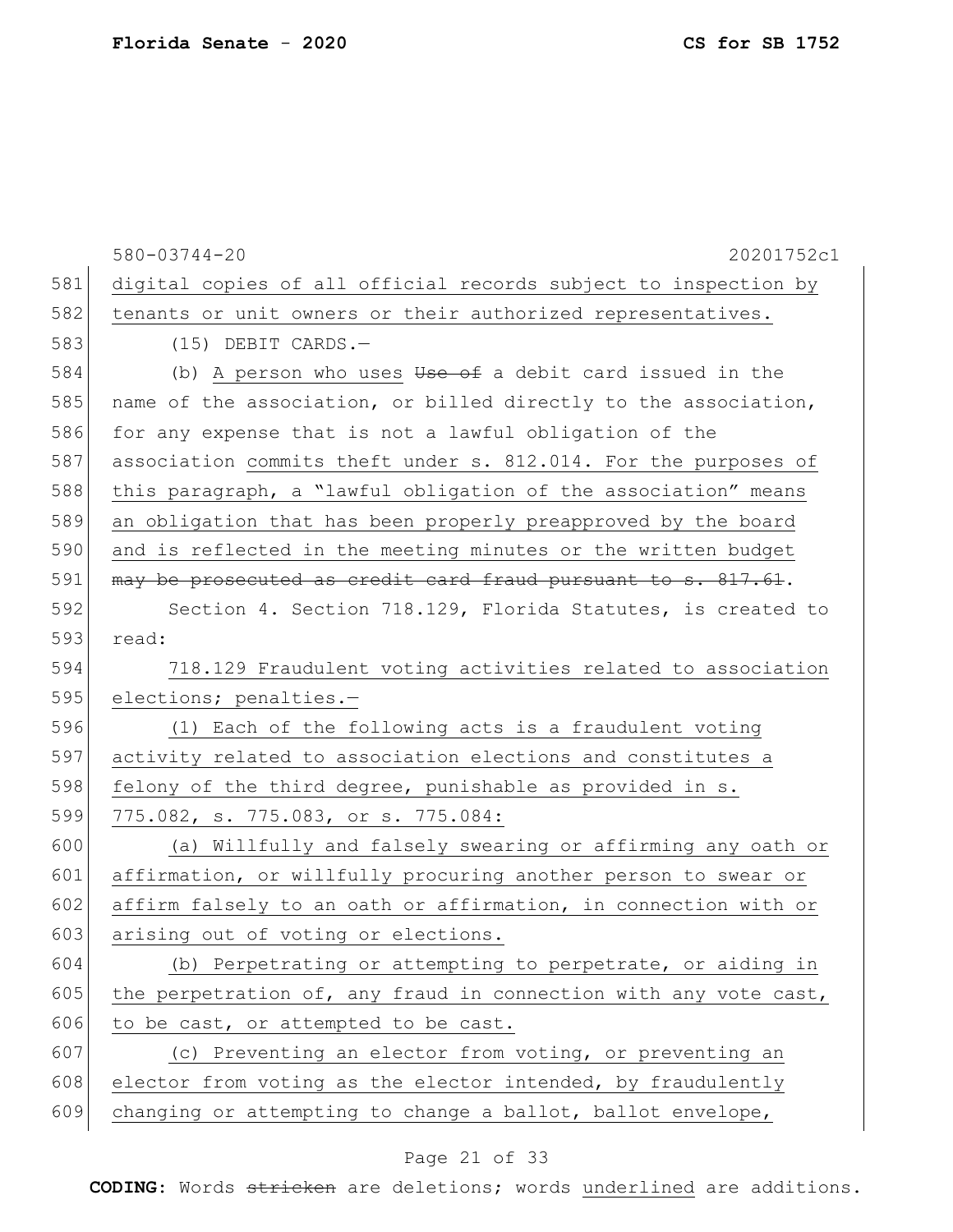|     | $580 - 03744 - 20$<br>20201752c1                                 |
|-----|------------------------------------------------------------------|
| 610 | vote, or voting certificate of the elector.                      |
| 611 | (d) Using bribery, menace, threat, or any other corruption       |
| 612 | to attempt, directly or indirectly, to influence, deceive, or    |
| 613 | deter any elector in voting.                                     |
| 614 | (e) Directly or indirectly giving or promising anything of       |
| 615 | value to another person with the intent to buy the vote of that  |
| 616 | person or another person or to corruptly influence that person   |
| 617 | or another person in casting his or her vote. However, this      |
| 618 | paragraph does not apply to the serving of food to be consumed   |
| 619 | at an election rally or meeting or to any item of nominal value  |
| 620 | which is used as an election advertisement, including a campaign |
| 621 | message designed to be worn by a person.                         |
| 622 | (f) Directly or indirectly using or threatening to use           |
| 623 | force, violence, or intimidation or any tactic of coercion or    |
| 624 | intimidation to induce or compel an individual to vote or        |
| 625 | refrain from voting in an election or on any particular ballot   |
| 626 | measure.                                                         |
| 627 | (2) Each of the following acts constitutes a felony of the       |
| 628 | third degree, punishable as provided in s. 775.082, s. 775.083,  |
| 629 | or s. 775.084:                                                   |
| 630 | (a) Knowingly aiding, abetting, or advising a person in the      |
| 631 | commission of a fraudulent voting activity related to            |
| 632 | association elections.                                           |
| 633 | (b) Agreeing, conspiring, combining, or confederating with       |
| 634 | at least one other person to commit a fraudulent voting activity |
| 635 | related to association elections.                                |
| 636 | (c) Having knowledge of a fraudulent voting activity             |
| 637 | related to association elections and giving any aid to the       |
| 638 | offender with intent that the offender avoid or escape           |

## Page 22 of 33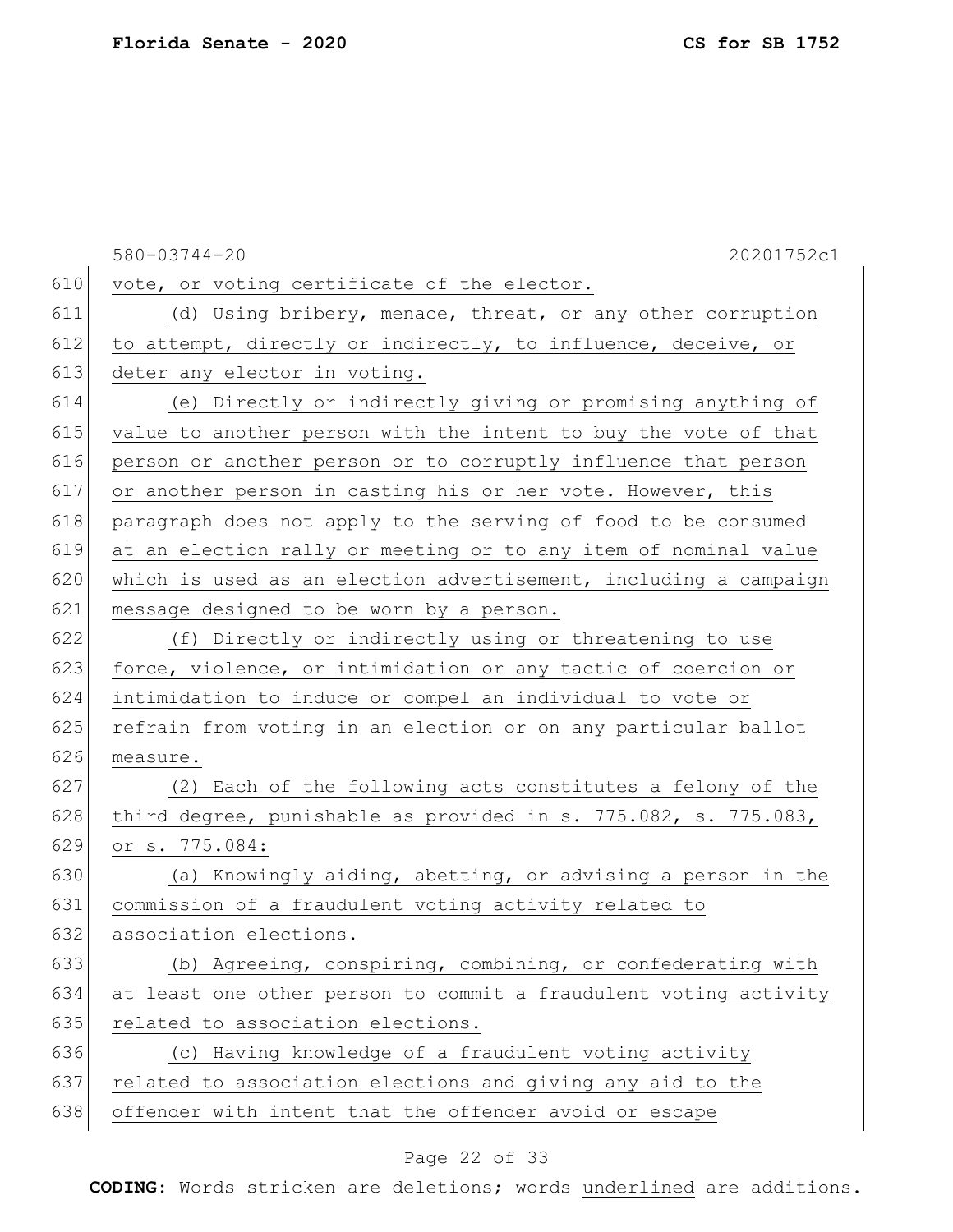580-03744-20 20201752c1 639 detection, arrest, trial, or punishment. This paragraph does not 640 apply to a licensed attorney giving legal advice to a client. 641 Section 5. Subsection (1) of section 718.501, Florida 642 Statutes, is amended to read: 643 718.501 Authority, responsibility, and duties of Division 644 of Florida Condominiums, Timeshares, and Mobile Homes.— 645 (1) The division may enforce and ensure compliance with the 646 provisions of this chapter and rules relating to the 647 development, construction, sale, lease, ownership, operation, 648 and management of residential condominium units. In performing 649 its duties, the division has complete jurisdiction to 650 investigate complaints and enforce compliance with respect to 651 associations that are still under developer control or the 652 control of a bulk assignee or bulk buyer pursuant to part VII of 653 this chapter and complaints against developers, bulk assignees, 654 or bulk buyers involving improper turnover or failure to 655 turnover, pursuant to s. 718.301. However, after turnover has 656 occurred, the division has jurisdiction to investigate 657 complaints related only to financial issues, elections, 658 maintenance of official records, and unit owner access to 659 association records pursuant to s.  $718.111(12)$ . As used in this 660 subsection, the term "financial issue" means an issue related to 661 operating budgets; reserve schedules; financial records under s. 662 718.111(12)(a)11.; notices of meetings and meeting minutes for 663 budget or financial statement related meetings; any assessment 664 for common expenses, fees, or fines; commingling of funds; and 665 any other record necessary to determine the revenues and 666 expenses of the association. The division may adopt rules to 667 further define the term "financial issue."

#### Page 23 of 33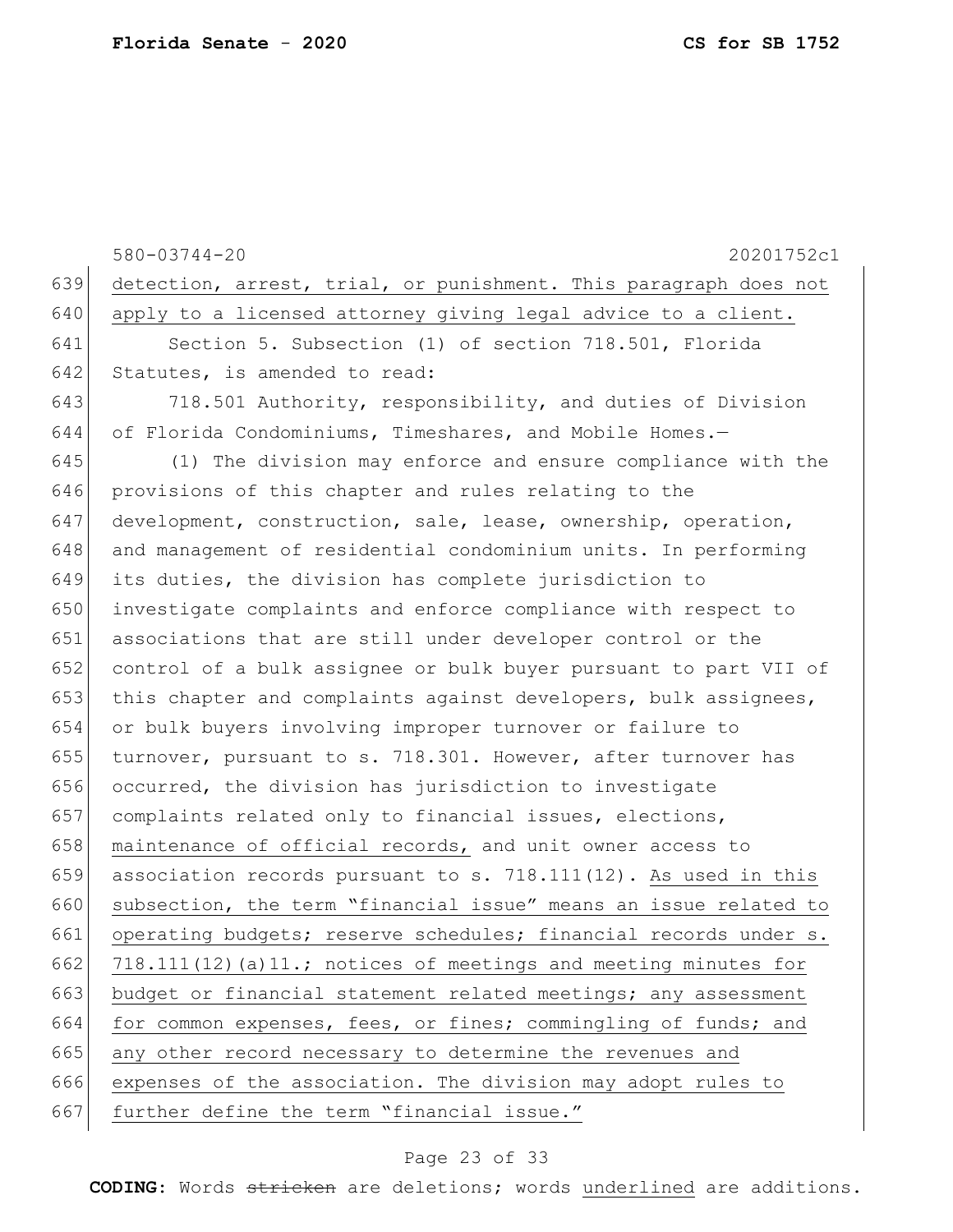580-03744-20 20201752c1 668 (a)1. The division may make necessary public or private 669 investigations within or outside this state to determine whether 670 any person has violated this chapter or any rule or order 671 hereunder, to aid in the enforcement of this chapter, or to aid 672 in the adoption of rules or forms. 673 2. The division may submit any official written report, 674 worksheet, or other related paper, or a duly certified copy 675 thereof, compiled, prepared, drafted, or otherwise made by and 676 duly authenticated by a financial examiner or analyst to be 677 admitted as competent evidence in any hearing in which the 678 financial examiner or analyst is available for cross-examination 679 and attests under oath that such documents were prepared as a 680 result of an examination or inspection conducted pursuant to 681 this chapter. 682 (b) The division may require or permit any person to file a 683 statement in writing, under oath or otherwise, as the division 684 determines, as to the facts and circumstances concerning a 685 matter to be investigated. 686 (c) For the purpose of any investigation under this 687 chapter, the division director or any officer or employee 688 designated by the division director may administer oaths or 689 affirmations, subpoena witnesses and compel their attendance, 690 take evidence, and require the production of any matter which is 691 relevant to the investigation, including the existence, 692 description, nature, custody, condition, and location of any 693 books, documents, or other tangible things and the identity and 694 location of persons having knowledge of relevant facts or any 695 other matter reasonably calculated to lead to the discovery of 696 material evidence. Upon the failure by a person to obey a

#### Page 24 of 33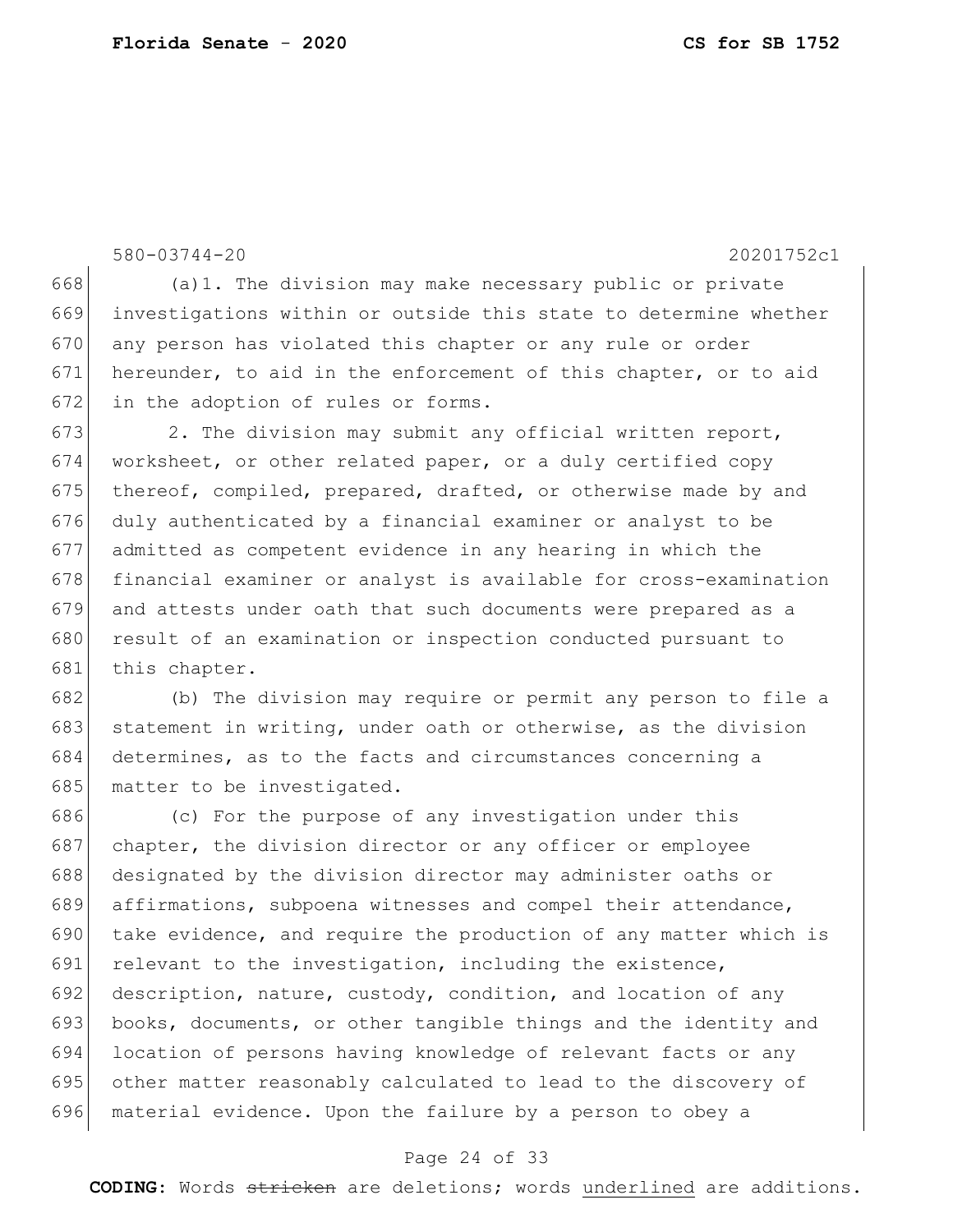```
580-03744-20 20201752c1
697 subpoena or to answer questions propounded by the investigating 
698 officer and upon reasonable notice to all affected persons, the
699 division may apply to the circuit court for an order compelling 
700 compliance.
701 (d) Notwithstanding any remedies available to unit owners 
702 and associations, if the division has reasonable cause to
703 believe that a violation of any provision of this chapter or
704 related rule has occurred, the division may institute
705 enforcement proceedings in its own name against any developer, 
706 bulk assignee, bulk buyer, association, officer, or member of
707 the board of administration, or its assignees or agents, as
708 follows:
709 1. The division may permit a person whose conduct or 
710 actions may be under investigation to waive formal proceedings 
711 and enter into a consent proceeding whereby orders, rules, or 
712 letters of censure or warning, whether formal or informal, may
713 be entered against the person.
714 2. The division may issue an order requiring the developer,
715 bulk assignee, bulk buyer, association, developer-designated 
716 officer, or developer-designated member of the board of 
717 administration, developer-designated assignees or agents, bulk 
718 assignee-designated assignees or agents, bulk buyer-designated 
719 assignees or agents, community association manager, or community 
720 association management firm to cease and desist from the 
721 unlawful practice and take such affirmative action as in the
```
 judgment of the division carry out the purposes of this chapter. 723 If the division finds that a developer, bulk assignee, bulk buyer, association, officer, or member of the board of administration, or its assignees or agents, is violating or is

#### Page 25 of 33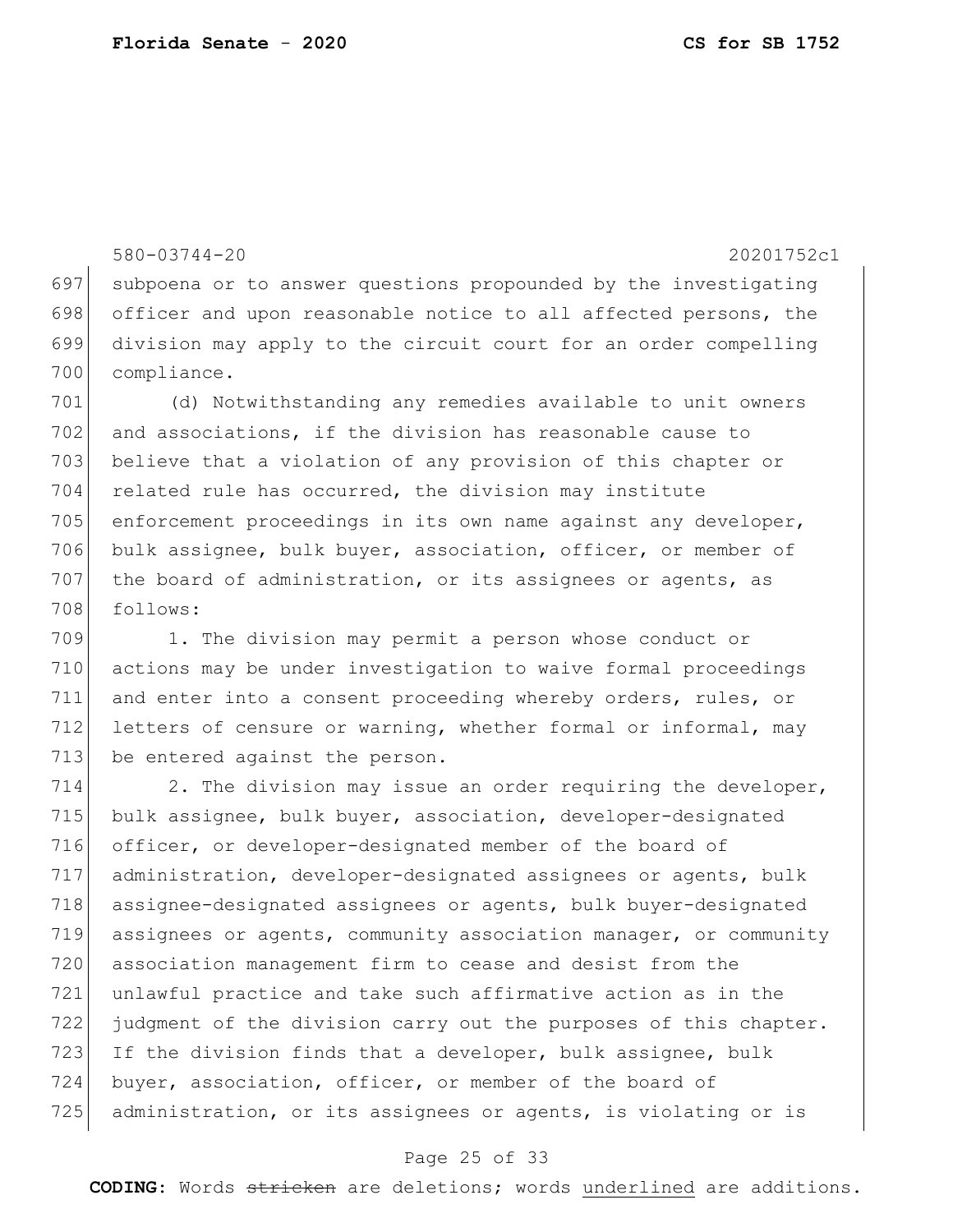#### 580-03744-20 20201752c1

726 about to violate any provision of this chapter, any rule adopted 727 or order issued by the division, or any written agreement 728 entered into with the division, and presents an immediate danger 729 to the public requiring an immediate final order, it may issue 730 an emergency cease and desist order reciting with particularity 731 the facts underlying such findings. The emergency cease and 732 desist order is effective for 90 days. If the division begins 733 nonemergency cease and desist proceedings, the emergency cease 734 and desist order remains effective until the conclusion of the 735 proceedings under ss. 120.569 and 120.57.

736 3. If a developer, bulk assignee, or bulk buyer, fails to 737 pay any restitution determined by the division to be owed, plus 738 any accrued interest at the highest rate permitted by law, 739 within 30 days after expiration of any appellate time period of 740 a final order requiring payment of restitution or the conclusion 741 of any appeal thereof, whichever is later, the division must 742 bring an action in circuit or county court on behalf of any 743 association, class of unit owners, lessees, or purchasers for 744 restitution, declaratory relief, injunctive relief, or any other 745 available remedy. The division may also temporarily revoke its 746 acceptance of the filing for the developer to which the 747 restitution relates until payment of restitution is made.

748 4. The division may petition the court for appointment of a 749 receiver or conservator. If appointed, the receiver or 750 conservator may take action to implement the court order to 751 ensure the performance of the order and to remedy any breach 752 thereof. In addition to all other means provided by law for the 753 enforcement of an injunction or temporary restraining order, the 754 circuit court may impound or sequester the property of a party

#### Page 26 of 33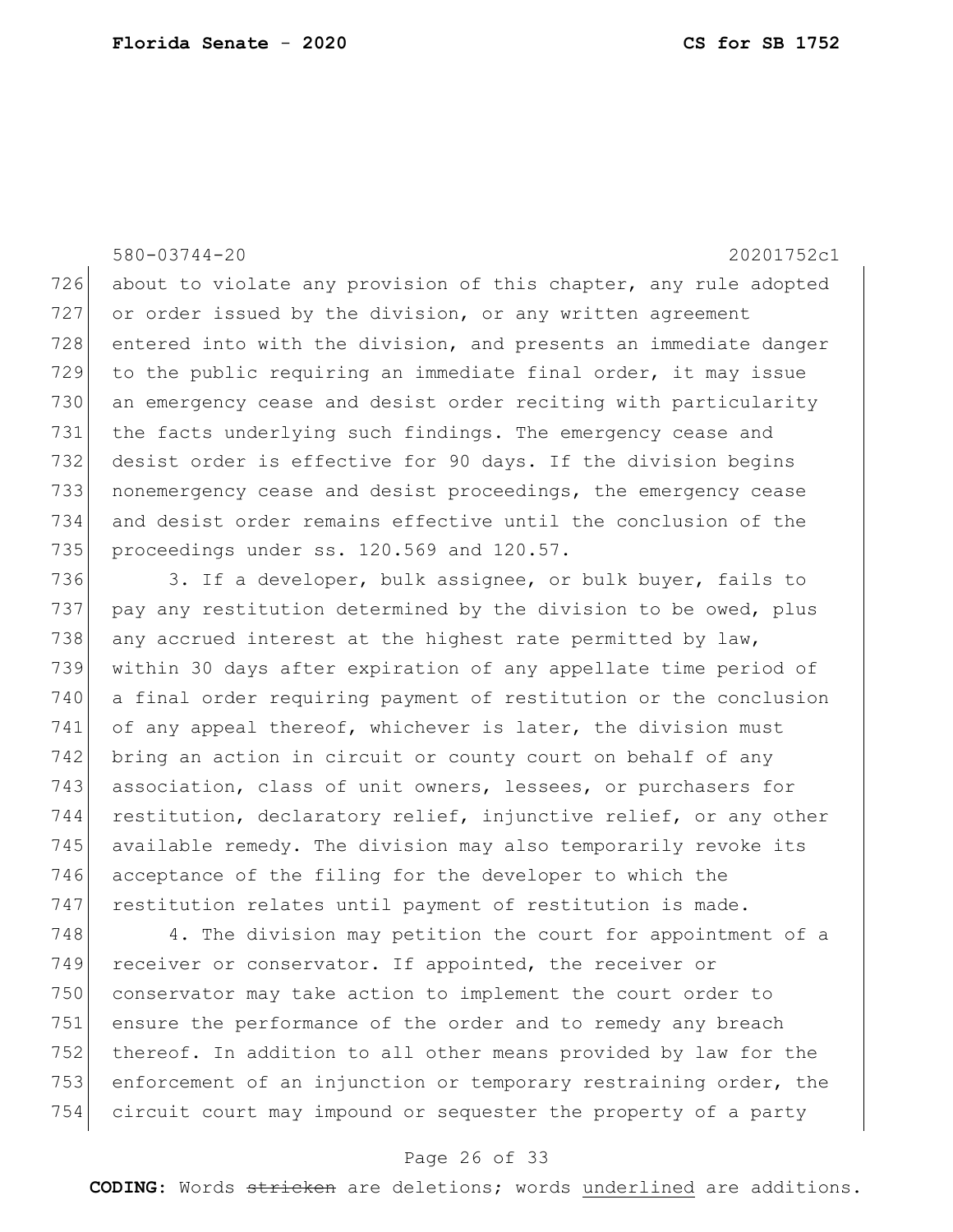580-03744-20 20201752c1 755 defendant, including books, papers, documents, and related 756 records, and allow the examination and use of the property by 757 the division and a court-appointed receiver or conservator.

758 5. The division may apply to the circuit court for an order of restitution whereby the defendant in an action brought pursuant to subparagraph 4. is ordered to make restitution of those sums shown by the division to have been obtained by the 762 defendant in violation of this chapter. At the option of the 763 court, such restitution is payable to the conservator or receiver appointed pursuant to subparagraph 4. or directly to the persons whose funds or assets were obtained in violation of this chapter.

767 6. The division may impose a civil penalty against a 768 developer, bulk assignee, or bulk buyer, or association, or its 769 assignee or agent, for any violation of this chapter or related 770 rule. The division may impose a civil penalty individually 771 against an officer or board member who willfully and knowingly 772 violates a provision of this chapter, adopted rule, or a final 773 order of the division; may order the removal of such individual 774 as an officer or from the board of administration or as an 775 officer of the association; and may prohibit such individual 776 from serving as an officer or on the board of a community 777 association for a period of time. The term "willfully and 778 knowingly" means that the division informed the officer or board 779 member that his or her action or intended action violates this 780 chapter, a rule adopted under this chapter, or a final order of 781 the division and that the officer or board member refused to 782 comply with the requirements of this chapter, a rule adopted 783 under this chapter, or a final order of the division. The

#### Page 27 of 33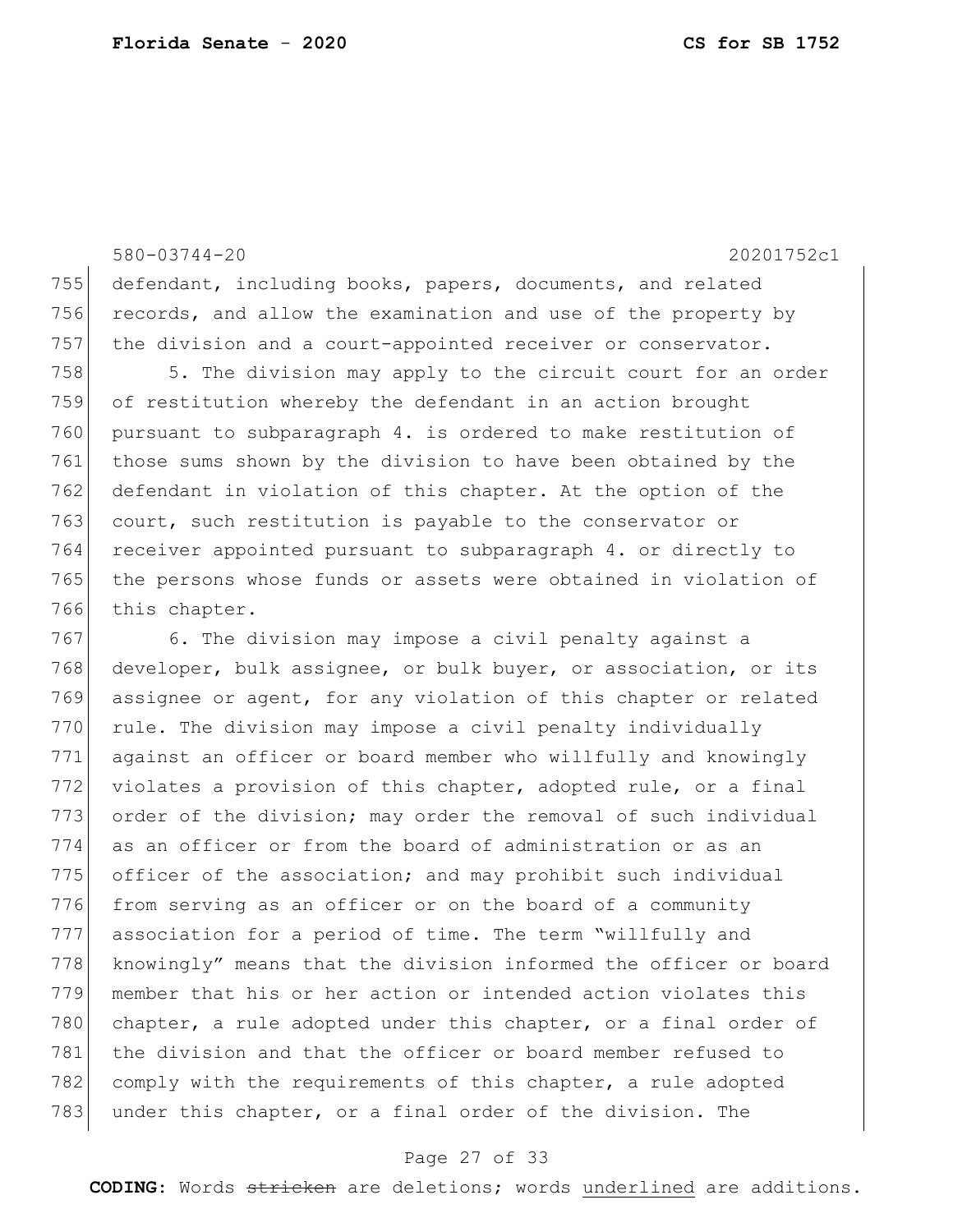|     | $580 - 03744 - 20$<br>20201752c1                                  |
|-----|-------------------------------------------------------------------|
| 784 | division, before initiating formal agency action under chapter    |
| 785 | 120, must afford the officer or board member an opportunity to    |
| 786 | voluntarily comply, and an officer or board member who complies   |
| 787 | within 10 days is not subject to a civil penalty. A penalty may   |
| 788 | be imposed on the basis of each day of continuing violation, but  |
| 789 | the penalty for any offense may not exceed \$5,000. By January 1, |
| 790 | 1998, the division shall adopt, by rule, penalty quidelines       |
| 791 | applicable to possible violations or to categories of violations  |
| 792 | of this chapter or rules adopted by the division. The quidelines  |
| 793 | must specify a meaningful range of civil penalties for each such  |
| 794 | violation of the statute and rules and must be based upon the     |
| 795 | harm caused by the violation, the repetition of the violation,    |
| 796 | and upon such other factors deemed relevant by the division. For  |
| 797 | example, the division may consider whether the violations were    |
| 798 | committed by a developer, bulk assignee, or bulk buyer, or        |
| 799 | owner-controlled association, the size of the association, and    |
| 800 | other factors. The quidelines must designate the possible         |
| 801 | mitigating or aggravating circumstances that justify a departure  |
| 802 | from the range of penalties provided by the rules. It is the      |
| 803 | legislative intent that minor violations be distinguished from    |
| 804 | those which endanger the health, safety, or welfare of the        |
| 805 | condominium residents or other persons and that such quidelines   |
| 806 | provide reasonable and meaningful notice to the public of likely  |
| 807 | penalties that may be imposed for proscribed conduct. This        |
| 808 | subsection does not limit the ability of the division to          |
| 809 | informally dispose of administrative actions or complaints by     |
| 810 | stipulation, agreed settlement, or consent order. All amounts     |
| 811 | collected shall be deposited with the Chief Financial Officer to  |
| 812 | the credit of the Division of Florida Condominiums, Timeshares,   |

## Page 28 of 33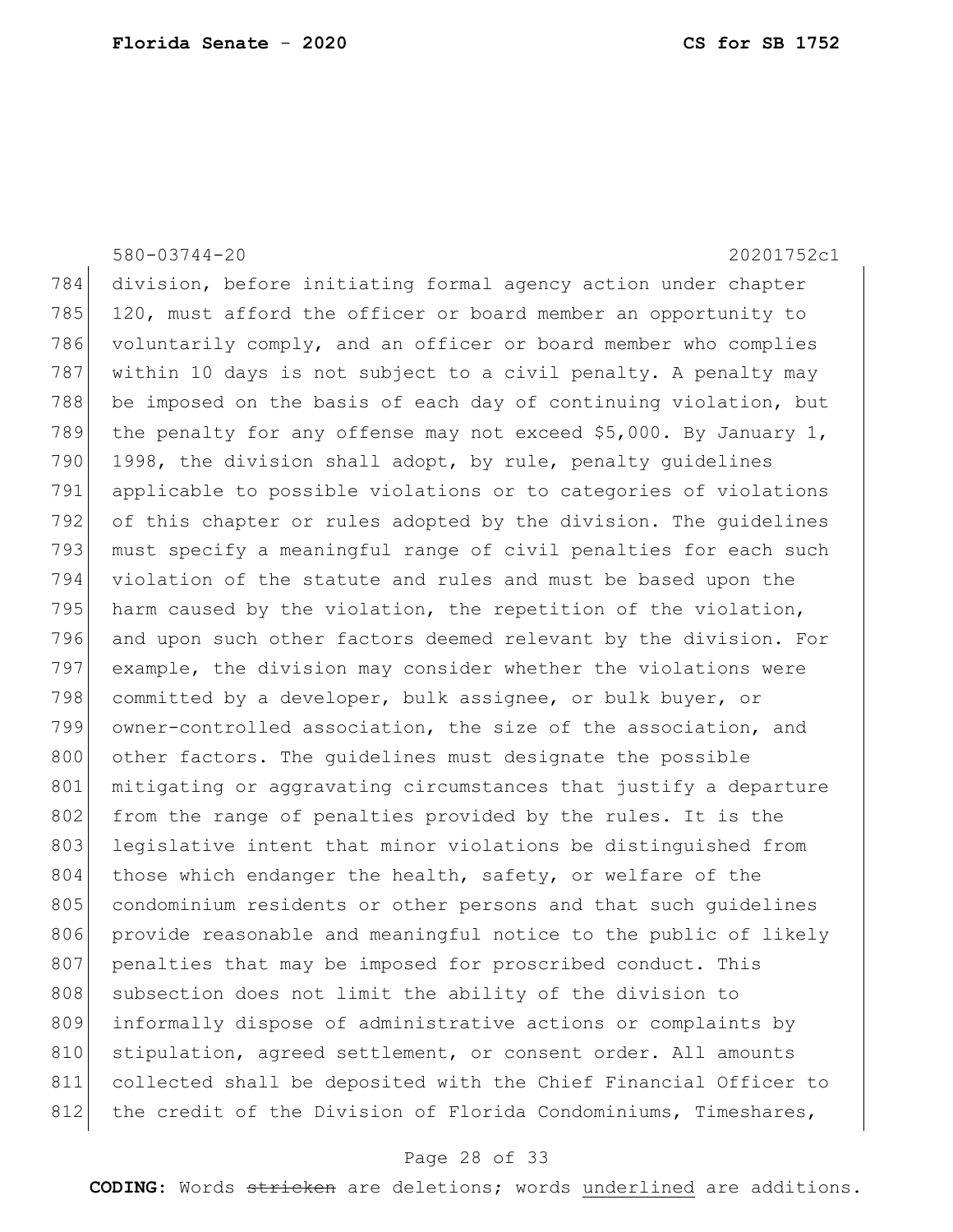580-03744-20 20201752c1

813 and Mobile Homes Trust Fund. If a developer, bulk assignee, or 814 bulk buyer fails to pay the civil penalty and the amount deemed 815 to be owed to the association, the division shall issue an order 816 directing that such developer, bulk assignee, or bulk buyer 817 cease and desist from further operation until such time as the 818 civil penalty is paid or may pursue enforcement of the penalty 819 in a court of competent jurisdiction. If an association fails to 820 pay the civil penalty, the division shall pursue enforcement in 821 a court of competent jurisdiction, and the order imposing the 822 civil penalty or the cease and desist order is not effective 823 until 20 days after the date of such order. Any action commenced 824 by the division shall be brought in the county in which the 825 division has its executive offices or in the county where the 826 violation occurred.

827 7. If a unit owner presents the division with proof that 828 the unit owner has requested access to official records in 829 writing by certified mail, and that after 10 days the unit owner 830 again made the same request for access to official records in 831 writing by certified mail, and that more than 10 days has 832 elapsed since the second request and the association has still 833 failed or refused to provide access to official records as 834 required by this chapter, the division shall issue a subpoena 835 requiring production of the requested records where the records 836 are kept pursuant to s. 718.112.

837 8. In addition to subparagraph 6., the division may seek 838 the imposition of a civil penalty through the circuit court for 839 any violation for which the division may issue a notice to show  $840$  cause under paragraph  $(r)$ . The civil penalty shall be at least 841 \$500 but no more than \$5,000 for each violation. The court may

#### Page 29 of 33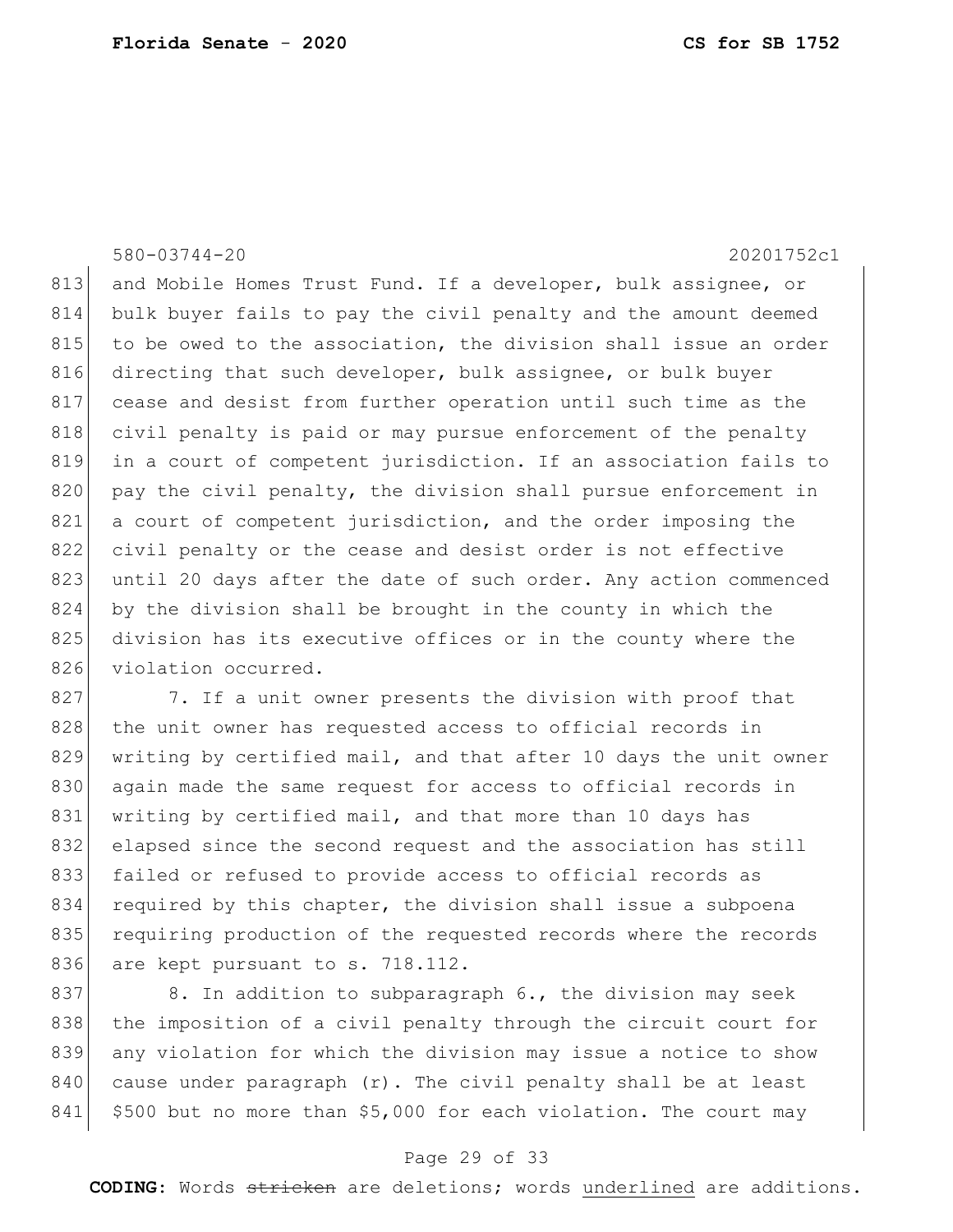580-03744-20 20201752c1 842 also award to the prevailing party court costs and reasonable 843 attorney attorney's fees and, if the division prevails, may also 844 award reasonable costs of investigation. 845 (e) The division may prepare and disseminate a prospectus 846 and other information to assist prospective owners, purchasers, 847 lessees, and developers of residential condominiums in assessing 848 | the rights, privileges, and duties pertaining thereto. 849 (f) The division may adopt rules to administer and enforce 850 the provisions of this chapter. 851 (g) The division shall establish procedures for providing 852 notice to an association and the developer, bulk assignee, or 853 bulk buyer during the period in which the developer, bulk 854 assignee, or bulk buyer controls the association if the division 855 is considering the issuance of a declaratory statement with 856 respect to the declaration of condominium or any related 857 document governing such condominium community. 858 (h) The division shall furnish each association that pays 859 the fees required by paragraph (2) (a) a copy of this chapter, as 860 amended, and the rules adopted thereto on an annual basis. 861 (i) The division shall annually provide each association 862 with a summary of declaratory statements and formal legal 863 opinions relating to the operations of condominiums which were 864 rendered by the division during the previous year. 865 (j) The division shall provide training and educational 866 programs for condominium association board members and unit 867 owners. The training may, in the division's discretion, include 868 web-based electronic media, and live training and seminars in 869 various locations throughout the state. The division may review 870 and approve education and training programs for board members

#### Page 30 of 33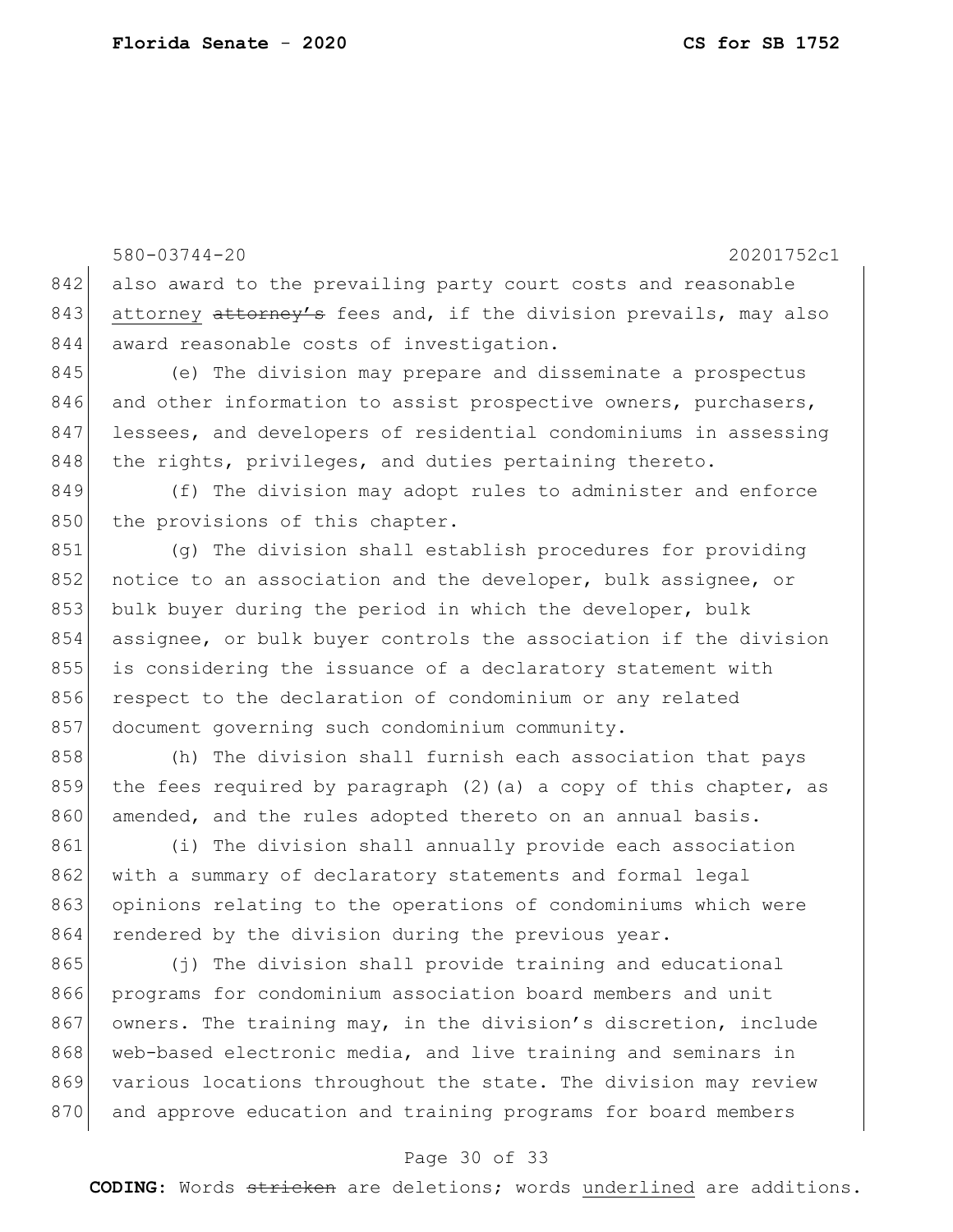580-03744-20 20201752c1 871 and unit owners offered by providers and shall maintain a 872 current list of approved programs and providers and make such 873 list available to board members and unit owners in a reasonable 874 and cost-effective manner. 875 (k) The division shall maintain a toll-free telephone 876 number accessible to condominium unit owners. 877 (1) The division shall develop a program to certify both 878 volunteer and paid mediators to provide mediation of condominium 879 disputes. The division shall provide, upon request, a list of 880 such mediators to any association, unit owner, or other 881 participant in arbitration proceedings under s. 718.1255 882 requesting a copy of the list. The division shall include on the 883 list of volunteer mediators only the names of persons who have 884 received at least 20 hours of training in mediation techniques 885 or who have mediated at least 20 disputes. In order to become 886 initially certified by the division, paid mediators must be 887 certified by the Supreme Court to mediate court cases in county 888 or circuit courts. However, the division may adopt, by rule, 889 additional factors for the certification of paid mediators, 890 which must be related to experience, education, or background. 891 Any person initially certified as a paid mediator by the 892 division must, in order to continue to be certified, comply with 893 the factors or requirements adopted by rule.

894 (m) If a complaint is made, the division must conduct its 895 inquiry with due regard for the interests of the affected 896 parties. Within 30 days after receipt of a complaint, the 897 division shall acknowledge the complaint in writing and notify 898 the complainant whether the complaint is within the jurisdiction 899 of the division and whether additional information is needed by

#### Page 31 of 33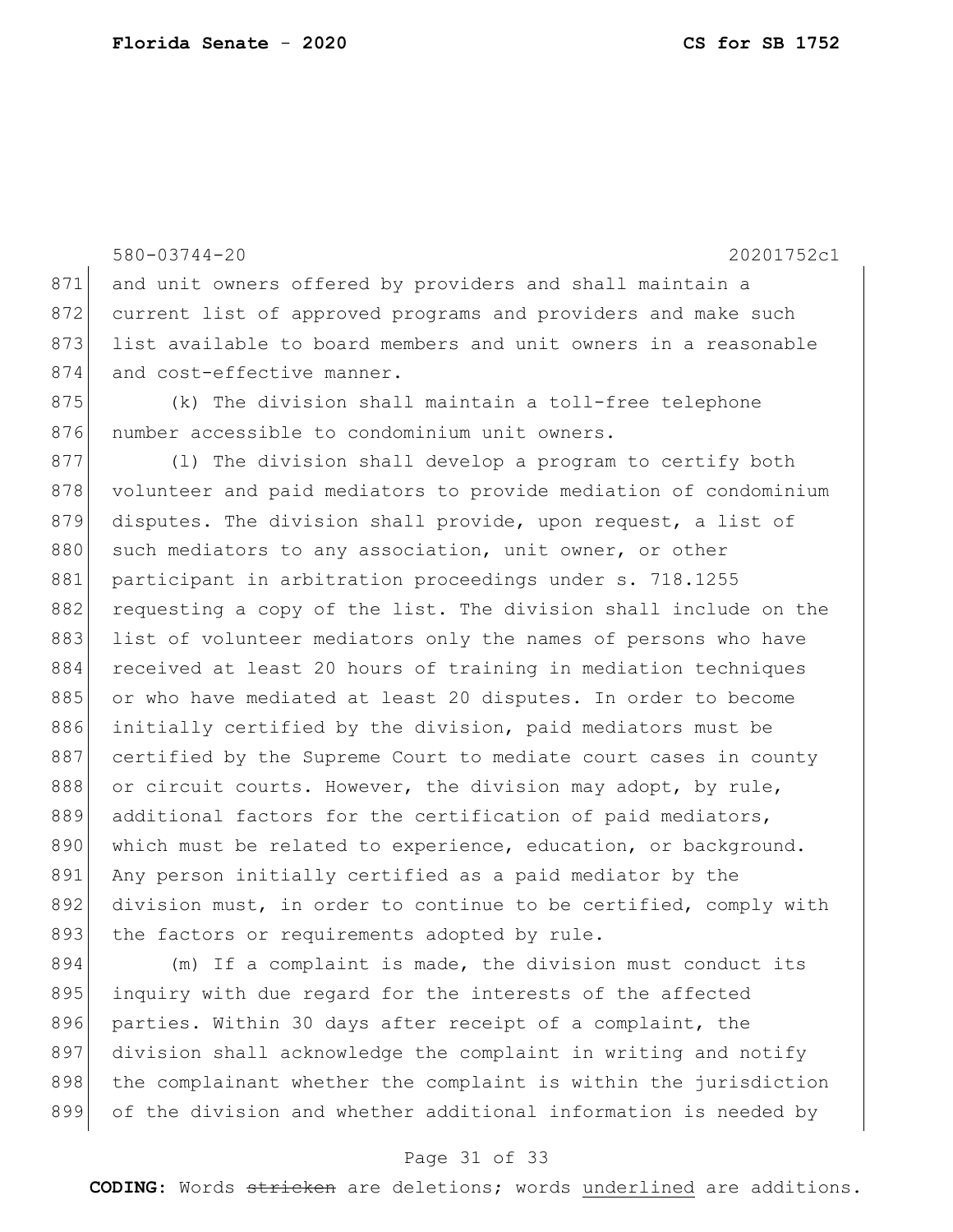580-03744-20 20201752c1 900 the division from the complainant. The division shall conduct 901 its investigation and, within 90 days after receipt of the 902 original complaint or of timely requested additional 903 information, take action upon the complaint. However, the 904 failure to complete the investigation within 90 days does not 905 prevent the division from continuing the investigation, 906 accepting or considering evidence obtained or received after 90 907 days, or taking administrative action if reasonable cause exists 908 to believe that a violation of this chapter or a rule has 909 occurred. If an investigation is not completed within the time 910 limits established in this paragraph, the division shall, on a 911 monthly basis, notify the complainant in writing of the status 912 of the investigation. When reporting its action to the 913 complainant, the division shall inform the complainant of any 914 right to a hearing pursuant to ss. 120.569 and 120.57. 915 (n) Condominium association directors, officers, and

916 employees; condominium developers; bulk assignees, bulk buyers, 917 and community association managers; and community association 918 management firms have an ongoing duty to reasonably cooperate 919 with the division in any investigation pursuant to this section. 920 The division shall refer to local law enforcement authorities 921 any person whom the division believes has altered, destroyed, 922 concealed, or removed any record, document, or thing required to 923 be kept or maintained by this chapter with the purpose to impair 924 its verity or availability in the department's investigation.

925 (o) The division may:

926 1. Contract with agencies in this state or other 927 jurisdictions to perform investigative functions; or 928 2. Accept grants-in-aid from any source.

#### Page 32 of 33